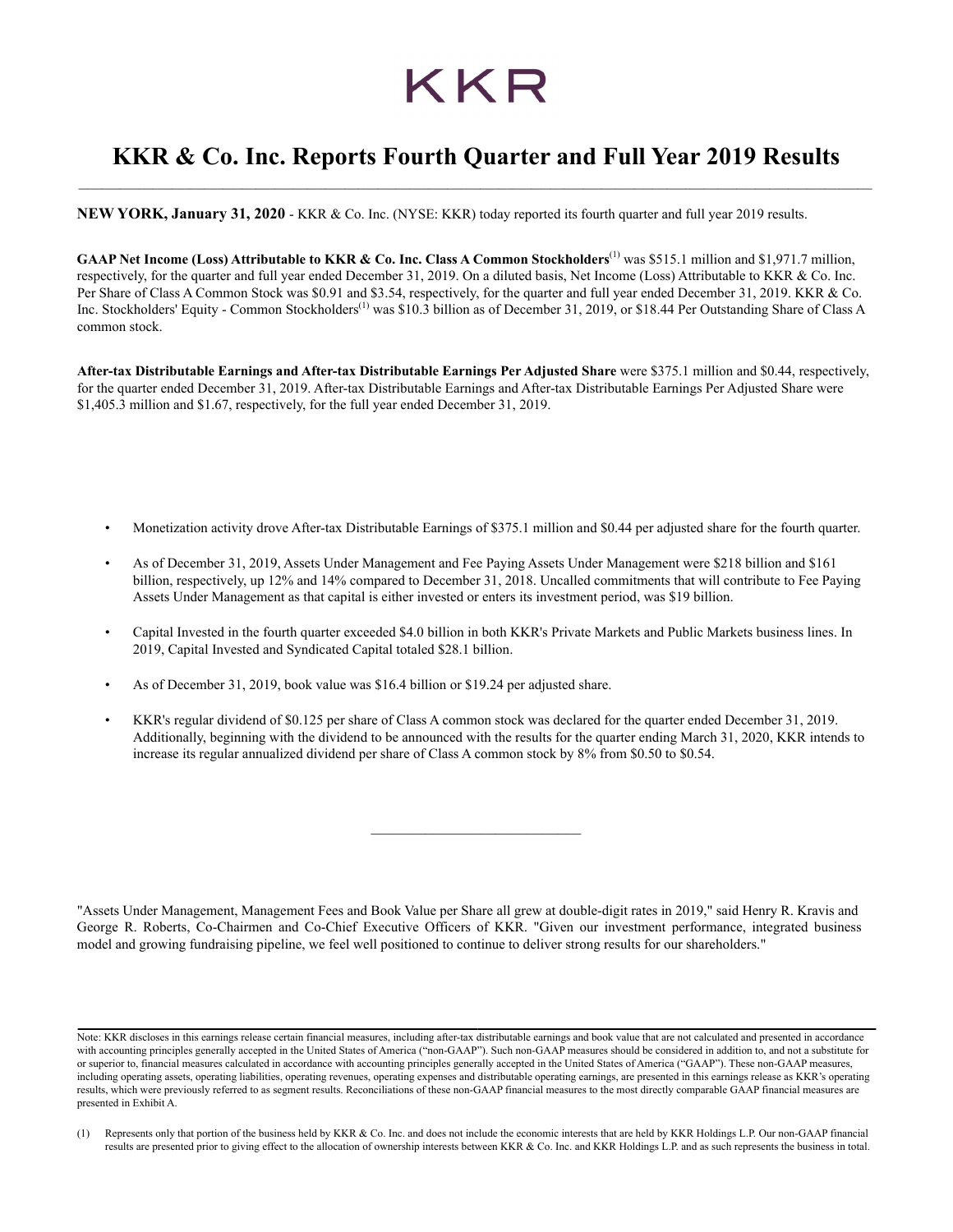# **GAAP RESULTS**

Net Income (Loss) Attributable to KKR & Co. Inc. Class A Common Stockholders was \$515.1 million for the quarter ended December 31, 2019, compared to \$(393.0) million for the quarter ended December 31, 2018. Net Income (Loss) Attributable to KKR & Co. Inc. Class A Common Stockholders was \$1,971.7 million for the year ended December 31, 2019, compared to \$1,097.7 million for the year ended December 31, 2018.

Revenues for the quarter ended December 31, 2019 were \$1,063.1 million compared to \$(178.1) million for the quarter ended December 31, 2018. The increase is primarily due to mark-to-market net carried interest gains in the current period, partially offset by a lower level of transaction fees. Revenues for the year ended December 31, 2019 were \$4,220.9 million compared to \$2,395.8 million for the year ended December 31, 2018. The increase is primarily due to a higher level of mark-to-market carried interest gains and management fees, partially offset by a lower level of transaction fees.

Expenses for the quarter ended December 31, 2019 were \$751.3 million compared to \$237.7 million for the quarter ended December 31, 2018. The increase is primarily driven by accrued carried interest compensation resulting from net carried interest gains in the current period. Expenses for the year ended December 31, 2019 were \$2,908.4 million compared to \$2,089.5 million for the year ended December 31, 2018. The increase is primarily driven by higher accrued carried interest compensation resulting from a higher level of mark-to-market carried interest gains in the current period.

Total investment income (loss) for the quarter ended December 31, 2019 was \$1,145.0 million compared to \$(798.1) million for the comparable period of 2018. The increase is primarily due to net investment gains from our private equity portfolio and a higher level of dividend income in the current period. Total investment income (loss) for the year ended December 31, 2019 was \$3,855.8 million, compared to \$1,950.5 million for the comparable period of 2018. The increase is primarily due to a higher level of net investment gains from our private equity portfolio and dividend income in the current period.

KKR & Co. Inc. Stockholders' Equity - Common Stockholders per Outstanding Share of Class A common stock was \$18.44 as of December 31, 2019, up from \$15.27 as of December 31, 2018. The increase was primarily attributable to net appreciation in the value of our investment portfolio that is attributable to KKR & Co. Inc. net of dividends to Class A common stockholders.

 $\mathcal{L}_\text{max}$  , where  $\mathcal{L}_\text{max}$  and  $\mathcal{L}_\text{max}$ 

# **OPERATING RESULTS**

### **AFTER-TAX DISTRIBUTABLE EARNINGS**

After-tax distributable earnings were \$375.1 million for the quarter ended December 31, 2019, compared with \$460.1 million in the comparable prior period. After-tax distributable earnings were \$1,405.3 million for the year ended December 31, 2019, compared with \$1,597.2 million in the comparable prior period.

The decreases in the quarterly and annual periods were primarily due to a decrease in realized carried interest reflecting a lower level of realizations within our Private Markets business line and a lower level of transaction fees at our Capital Markets business line. These decreases were partially offset by a decrease in compensation and benefits expense and an increase in management fees. Management fees were \$317.1 million for the quarter ended December 31, 2019 and \$1,227.2 million for the year ended December 31, 2019, compared with \$279.4 million and \$1,069.1 million in the comparable prior periods. The increase in management fees for both periods reflects an overall higher level of FPAUM in each of the Private Markets and Public Markets business lines.

### **BOOK VALUE PER ADJUSTED SHARE**

Book value per adjusted share was \$19.24 as of December 31, 2019, up 24%, compared with \$15.57 as of December 31, 2018. The increase was primarily attributable to net appreciation in the value of our investment portfolio as well as after-tax distributable earnings, net of dividends. For the year ended December 31, 2019, KKR's private equity portfolio appreciated 27%.

 $\mathcal{L}_\text{max}$  , where  $\mathcal{L}_\text{max}$  and  $\mathcal{L}_\text{max}$ 

# **OPERATING METRICS**

### **ASSETS UNDER MANAGEMENT**

AUM was \$218.4 billion as of December 31, 2019 compared to \$208.4 billion as of September 30, 2019. The increase was primarily attributable to \$7.7 billion of new capital raised across multiple strategies including infrastructure, real estate, leveraged credit, and strategic partnerships, and an increase in the value of our private equity portfolio. These increases were partially offset by realizations and distributions to limited partners in our private equity portfolio and distributions in various Public Markets strategies.

### **FEE PAYING ASSETS UNDER MANAGEMENT**

FPAUM was \$161.2 billion as of December 31, 2019 compared to \$153.0 billion as of September 30, 2019. The increase was primarily driven by new capital raised across multiple strategies including growth equity and core equity, infrastructure, real estate, leveraged credit, private credit, and strategic partnerships. This increase was partially offset by realizations and distributions to limited partners in our private equity portfolio and distributions in various Public Markets strategies.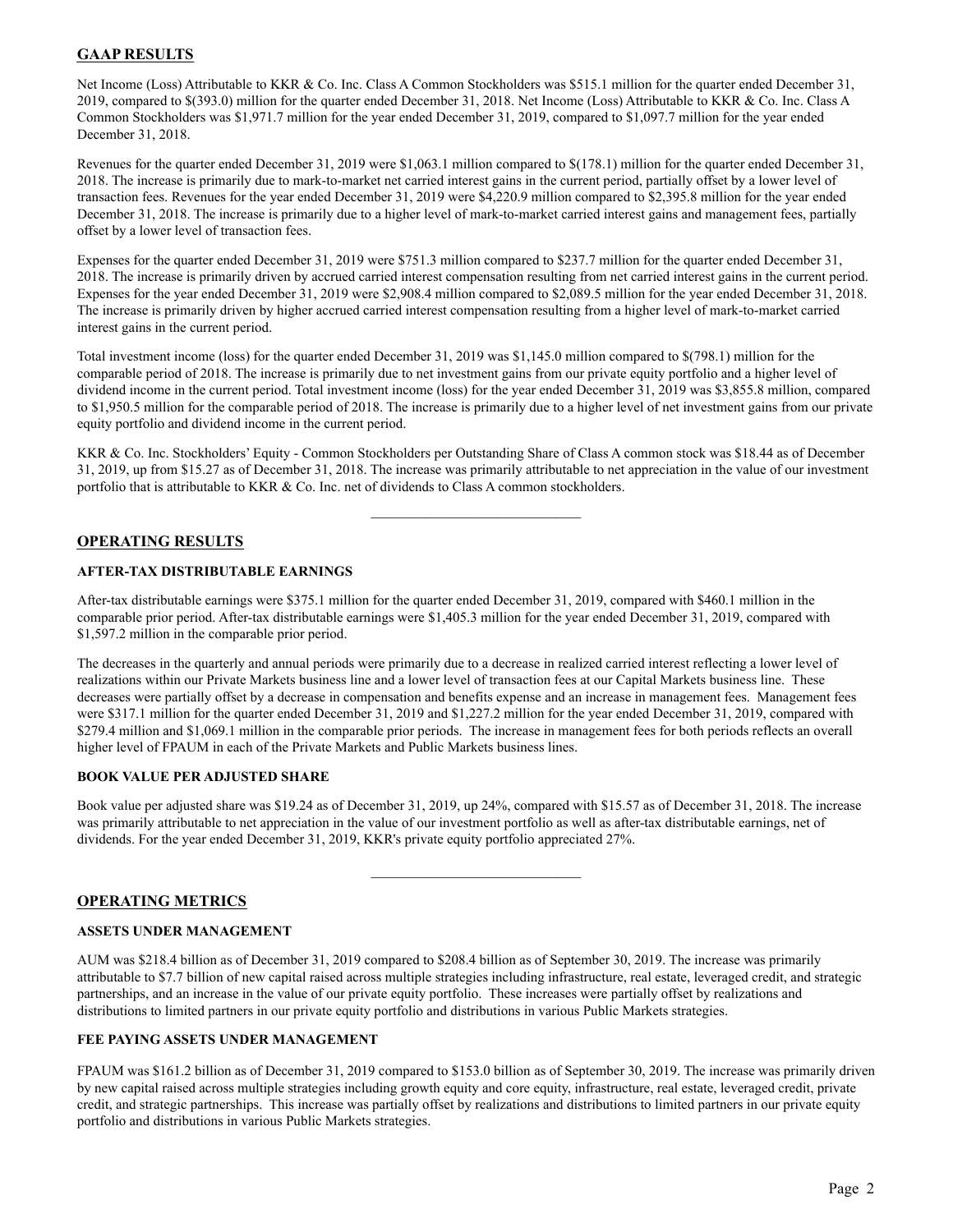# **DIVIDENDS AND OTHER**

A dividend of \$0.125 per share of Class A common stock has been declared for the fourth quarter of 2019, which will be paid on February 25, 2020 to holders of record of Class A common stock as of the close of business on February 10, 2020. Beginning with any dividend to be announced with the results for the first quarter of 2020, KKR expects to pay its Class A common stockholders an annualized dividend of \$0.54 per share of Class A common stock, equal to a quarterly dividend of \$0.135 per share of Class A common stock.

A dividend of \$0.421875 per share of Series A Preferred Stock has been declared and set aside for payment on March 16, 2020 to holders of record of Series A Preferred Stock as of the close of business on March 1, 2020. A dividend of \$0.406250 per share of Series B Preferred Stock has been declared and set aside for payment on March 16, 2020 to holders of record of Series B Preferred Stock as of the close of business on March 1, 2020.

The declaration and payment of any future dividends on preferred or common stock will be subject to the discretion of the board of directors of KKR & Co. Inc. based on a number of factors, including KKR's future financial performance and other considerations that the board deems relevant, the terms of KKR & Co. Inc.'s certificate of incorporation and applicable law. There can be no assurance that future dividends will be made as intended or at all or that any particular dividend policy for Class A common stock will be maintained.

 $\mathcal{L}_\text{max}$  , where  $\mathcal{L}_\text{max}$  and  $\mathcal{L}_\text{max}$ 

# **SHARE REPURCHASE ACTIVITY (1)**

KKR has authorized a repurchase program which may be used to repurchase shares in the open market as well as to reduce shares issuable to participants in its equity incentive plans. In total, as can be seen in the table below, KKR has used approximately \$1.1 billion to either repurchase shares or retire equity awards since the inception of KKR's share repurchase plan on October 27, 2015 through January 24, 2020.

| Share Repurchase Activity -- October 27, 2015 through January 24, 2020 <sup>(2)</sup> |
|---------------------------------------------------------------------------------------|
|                                                                                       |

| (Amounts in millions, except per share amounts)              |    | <b>Inception to Date</b> |
|--------------------------------------------------------------|----|--------------------------|
| <b>Open Market Share Repurchases</b>                         |    | 43.3                     |
| Reduction of Shares for Retired Equity Awards <sup>(3)</sup> |    | 16.3                     |
| <b>Total Repurchased Shares and Retired Equity Awards</b>    |    | 59.6                     |
| <b>Total Capital Used</b>                                    | \$ | 1,069                    |
| Average Price Paid Per Share <sup>(4)</sup>                  | S  | 17.94                    |
| Remaining Availability under Current Share Repurchase Plan   | S  | 328                      |

From December 31, 2018 through January 24, 2020, KKR used a total of approximately \$200 million to repurchase 4.1 million shares in the open market and to retire equity awards representing 3.7 million shares that otherwise would have been issued to participants in the Equity Incentive Plans. During this period, open market purchases were made at an average cost of \$26.61 per share.

- (1) References to the repurchase and reduction of shares relate to shares of KKR Class A common stock.
- (2) KKR & Co. Inc.'s initial repurchase authorization was announced on October 27, 2015.

<sup>(3)</sup> Refers to the retirement of equity awards issued pursuant to the Amended and Restated KKR & Co. Inc. 2010 Equity Incentive Plan and the KKR & Co. Inc. 2019 Equity Incentive Plan (collectively the "Equity Incentive Plans").

<sup>(4)</sup> Average price paid per share reflects total capital used to repurchase shares and to retire equity awards from inception to January 24, 2020 divided by the total number of repurchased shares and retired equity awards.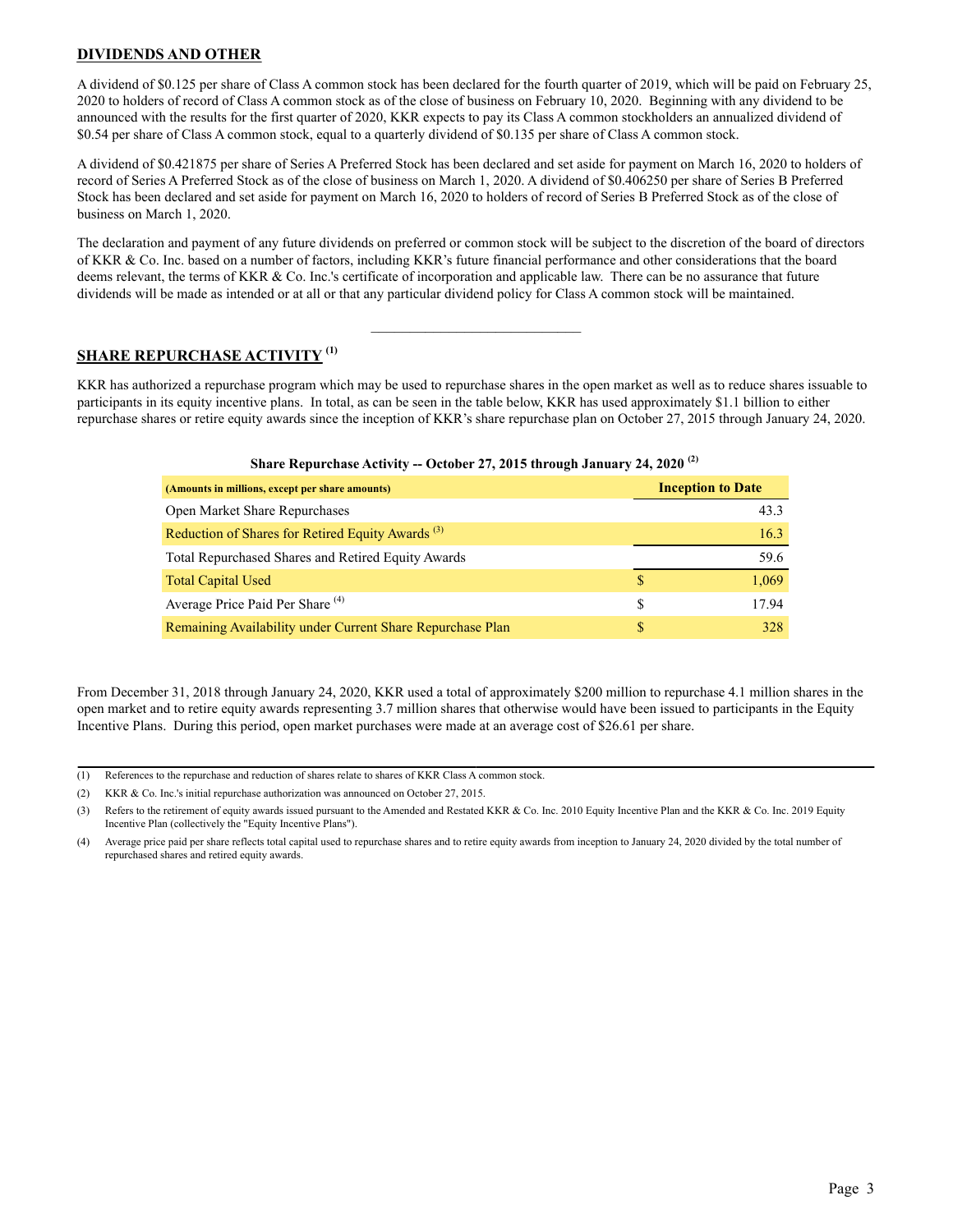# **CONFERENCE CALL**

A conference call to discuss KKR's financial results will be held on Friday, January 31, 2020 at 10:00 a.m. ET. The conference call may be accessed by dialing (877) 303-2917 (U.S. callers) or +1 (253) 237-1135 (non-U.S. callers); a pass code is not required. Additionally, the conference call will be broadcast live over the Internet and may be accessed through the Investor Center section of KKR's website at http:// ir.kkr.com/kkr\_ir/kkr\_events.cfm. A replay of the live broadcast will be available on KKR's website or by dialing (855) 859-2056 (U.S. callers) or +1 (404) 537-3406 (non-U.S. callers), pass code 7684563, beginning approximately two hours after the broadcast.

A slide presentation containing supplemental commentary about KKR's financial results for the fiscal quarter and year ended December 31, 2019 may be accessed through the Investor Center of the KKR website at http://ir.kkr.com/kkr\_ir/kkr\_events.cfm. The presentation will be referenced on the conference call discussed above.

From time to time, KKR may use its website as a channel of distribution of material company information. Financial and other important information regarding KKR is routinely posted and accessible on the Investor Center for KKR & Co. Inc. at http://ir.kkr.com/kkr\_ir/ kkr events.cfm. In addition, you may automatically receive email alerts and other information about KKR by enrolling your email address at the "Email Alerts" area of the Investor Center on the website.

 $\mathcal{L}_\text{max}$  , where  $\mathcal{L}_\text{max}$  and  $\mathcal{L}_\text{max}$ 

# **ABOUT KKR**

KKR is a leading global investment firm that manages multiple alternative asset classes, including private equity, energy, infrastructure, real estate and credit, with strategic partners that manage hedge funds. KKR aims to generate attractive investment returns for its fund investors by following a patient and disciplined investment approach, employing world-class people, and driving growth and value creation with KKR portfolio companies. KKR invests its own capital alongside the capital it manages for fund investors and provides financing solutions and investment opportunities through its capital markets business. References to KKR's investments may include the activities of its sponsored funds. For additional information about KKR & Co. Inc. (NYSE: KKR), please visit KKR's website at www.kkr.com and on Twitter @KKR\_Co.

 $\mathcal{L}_\text{max}$ 

# **FORWARD-LOOKING STATEMENTS**

This release contains certain forward-looking statements. Forward-looking statements relate to expectations, estimates, beliefs, projections, future plans and strategies, anticipated events or trends and similar expressions concerning matters that are not historical facts, including the statements with respect to the declaration and payment of dividends in future quarters and the timing, manner and volume of repurchase of Class A common stock pursuant to its repurchase program. The forward-looking statements are based on KKR's beliefs, assumptions and expectations, taking into account all information currently available to it. These beliefs, assumptions and expectations can change as a result of many possible events or factors, not all of which are known to KKR or are within its control. If a change occurs, KKR's business, financial condition, liquidity and results of operations, including but not limited to dividends, tax assets, tax liabilities, AUM, FPAUM, after-tax distributable earnings, capital invested, syndicated capital, uncalled commitments, cash and short-term investments, fee related earnings, adjusted EBITDA, core interest expense and book value, may vary materially from those expressed in the forward-looking statements. The following factors, among others, could cause actual results to vary from the forward-looking statements: whether KKR realizes all or any of the anticipated benefits from converting to a corporation (the "Conversion") and the timing of realizing such benefits; whether there are increased or unforeseen costs associated with the Conversion, including any adverse change in tax law; the volatility of the capital markets; failure to realize the benefits of or changes in KKR's business strategies including the ability to realize the anticipated synergies from acquisitions, strategic partnerships or other transactions; availability, terms and deployment of capital; availability of qualified personnel and expense of recruiting and retaining such personnel; changes in the asset management industry, interest rates or the general economy; underperformance of KKR's investments and decreased ability to raise funds; and the degree and nature of KKR's competition. All forwardlooking statements speak only as of the date hereof. KKR does not undertake any obligation to update any forward-looking statements to reflect circumstances or events that occur after the date on which such statements were made except as required by law. In addition, KKR's business strategy is focused on the long term and financial results are subject to significant volatility. Additional information about factors affecting KKR is available in KKR & Co. Inc.'s Annual Report on Form 10-K for the fiscal year ended December 31, 2018, filed with the SEC on February 15, 2019, quarterly reports on Form 10-Q for subsequent quarters and other filings with the SEC, which are available at www.sec.gov.

 $\mathcal{L}_\text{max}$  , where  $\mathcal{L}_\text{max}$  and  $\mathcal{L}_\text{max}$ 

# **CONTACT INFORMATION**

### **Investor Relations:**

Craig Larson Tel: +1-877-610-4910 (U.S.) / +1-212-230-9410 investor-relations@kkr.com

### **Media:** Kristi Huller Tel: +1-212-750-8300 media@kkr.com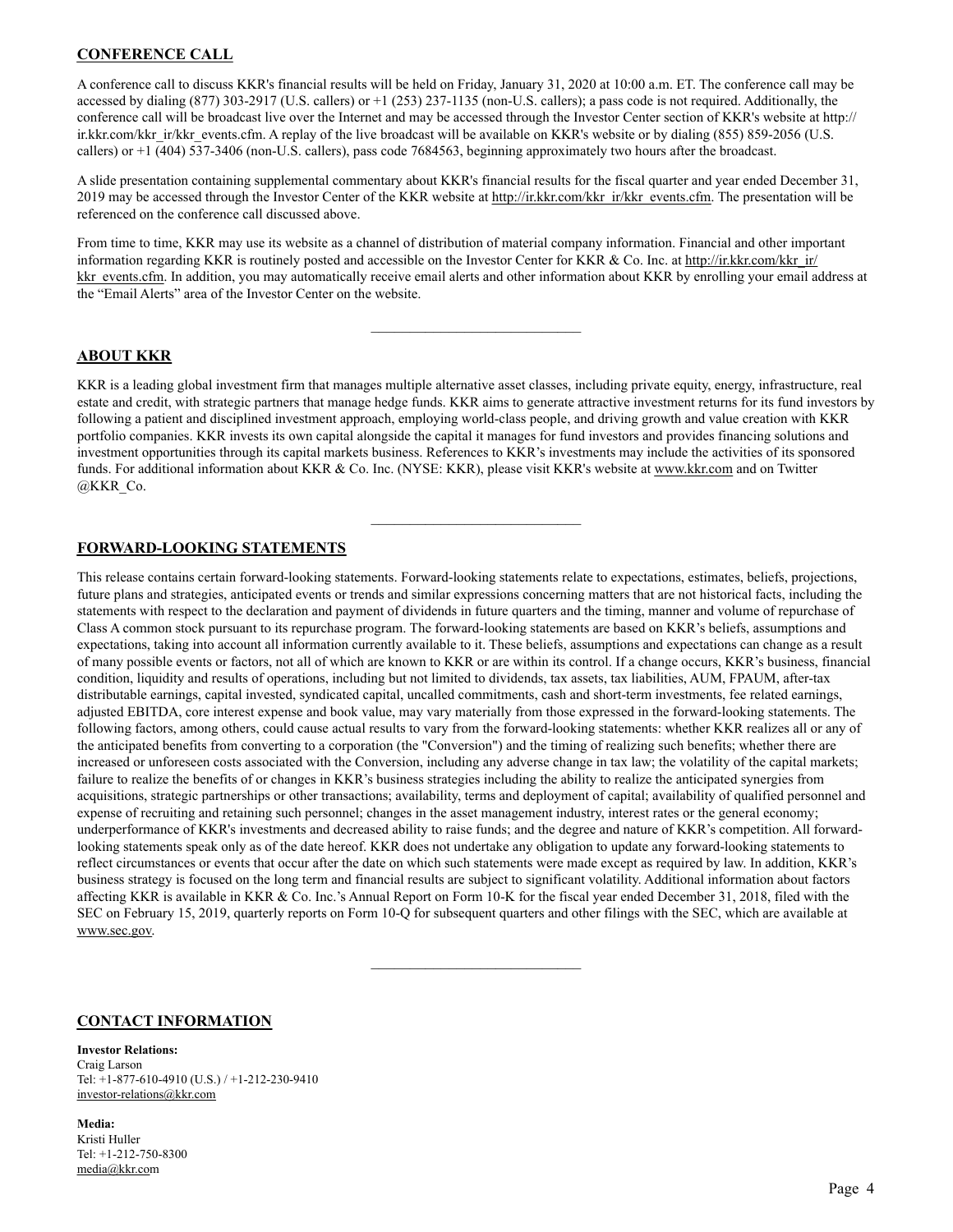### **GAAP CONDENSED CONSOLIDATED STATEMENTS OF OPERATIONS (UNAUDITED)**

**(Amounts in thousands, except share and per share amounts)**

|                                                                                    |    | <b>Quarter Ended</b> |               |                   | <b>Year Ended</b> |                          |              |                   |  |
|------------------------------------------------------------------------------------|----|----------------------|---------------|-------------------|-------------------|--------------------------|--------------|-------------------|--|
|                                                                                    |    | December 31, 2019    |               | December 31, 2018 |                   | <b>December 31, 2019</b> |              | December 31, 2018 |  |
| <b>Revenues</b>                                                                    |    |                      |               |                   |                   |                          |              |                   |  |
| Fees and Other                                                                     | S  | 482,269              | \$            | 541,583           | <sup>\$</sup>     | 1,790,475                | -S           | 1,841,326         |  |
| Capital Allocation-Based Income                                                    |    | 580,802              |               | (719, 639)        |                   | 2,430,425                |              | 554,510           |  |
| <b>Total Revenues</b>                                                              |    | 1,063,071            |               | (178, 056)        |                   | 4,220,900                |              | 2,395,836         |  |
| <b>Expenses</b>                                                                    |    |                      |               |                   |                   |                          |              |                   |  |
| Compensation and Benefits                                                          |    | 535,834              |               | 43,293            |                   | 2,116,890                |              | 1,374,363         |  |
| Occupancy and Related Charges                                                      |    | 15,951               |               | 14,919            |                   | 62,728                   |              | 59,706            |  |
| General, Administrative and Other                                                  |    | 199,535              |               | 179,524           |                   | 728,813                  |              | 655,408           |  |
| <b>Total Expenses</b>                                                              |    | 751,320              |               | 237,736           |                   | 2,908,431                |              | 2,089,477         |  |
| <b>Investment Income (Loss)</b>                                                    |    |                      |               |                   |                   |                          |              |                   |  |
| Net Gains (Losses) from Investment Activities                                      |    | 924,611              |               | (1,001,286)       |                   | 3,161,884                |              | 1,254,832         |  |
| Dividend Income                                                                    |    | 131,228              |               | 37,501            |                   | 318,972                  |              | 175,154           |  |
| <b>Interest Income</b>                                                             |    | 350,138              |               | 407,178           |                   | 1,418,516                |              | 1,396,532         |  |
| <b>Interest Expense</b>                                                            |    | (260,950)            |               | (241, 508)        |                   | (1,043,551)              |              | (876, 029)        |  |
| Total Investment Income (Loss)                                                     |    | 1,145,027            |               | (798, 115)        |                   | 3,855,821                |              | 1,950,489         |  |
| <b>Income (Loss) Before Taxes</b>                                                  |    | 1,456,778            |               | (1,213,907)       |                   | 5,168,290                |              | 2,256,848         |  |
| Income Tax Expense (Benefit)                                                       |    | 142,626              |               | (143, 294)        |                   | 528,750                  |              | (194,098)         |  |
| <b>Net Income (Loss)</b>                                                           |    | 1,314,152            |               | (1,070,613)       |                   | 4,639,540                |              | 2,450,946         |  |
| Net Income (Loss) Attributable to Redeemable Noncontrolling Interests              |    |                      |               | (57, 246)         |                   |                          |              | (37, 352)         |  |
| Net Income (Loss) Attributable to Noncontrolling Interests                         |    | 790,710              |               | (628, 726)        |                   | 2,634,491                |              | 1,357,235         |  |
|                                                                                    |    |                      |               |                   |                   |                          |              |                   |  |
| Net Income (Loss) Attributable to KKR & Co. Inc.                                   |    | 523,442              |               | (384, 641)        |                   | 2,005,049                |              | 1,131,063         |  |
| Preferred Stock Dividends                                                          |    | 8,341                |               | 8,341             |                   | 33,364                   |              | 33,364            |  |
| Net Income (Loss) Attributable to KKR & Co. Inc. Class A Common Stockholders       | S  | 515,101              | $\mathbf{s}$  | (392, 982)        | - \$              | 1,971,685                | $\mathbf{s}$ | 1,097,699         |  |
| Net Income (Loss) Attributable to KKR & Co. Inc. Per Share of Class A Common Stock |    |                      |               |                   |                   |                          |              |                   |  |
| <b>Basic</b>                                                                       | \$ | 0.93                 | <sup>\$</sup> | $(0.74)$ \$       |                   | 3.62                     | <sup>S</sup> | 2.14              |  |
| Diluted $(1)$                                                                      | \$ | 0.91                 | $\mathcal{S}$ | $(0.74)$ \$       |                   | 3.54                     | -S           | 2.06              |  |
| Weighted Average Shares of Class A Common Stock Outstanding                        |    |                      |               |                   |                   |                          |              |                   |  |
| <b>Basic</b>                                                                       |    | 555,379,973          |               | 532,266,521       |                   | 545,096,999              |              | 514, 102, 571     |  |
| Diluted <sup>(1)</sup>                                                             |    | 566,277,984          |               | 532,266,521       |                   | 557,687,512              |              | 533,707,039       |  |

### **GAAP CONDENSED CONSOLIDATED STATEMENTS OF FINANCIAL CONDITION (UNAUDITED) (Amounts in thousands, except per share amounts)**

|                                                                                              |    | As of             |               |                   |
|----------------------------------------------------------------------------------------------|----|-------------------|---------------|-------------------|
|                                                                                              |    | December 31, 2019 |               | December 31, 2018 |
| <b>Assets</b>                                                                                |    |                   |               |                   |
| Cash and Cash Equivalents                                                                    | \$ | 2,346,713         | \$            | 1,751,287         |
| Investments                                                                                  |    | 54,936,268        |               | 44,907,982        |
| Other Assets                                                                                 |    | 3,616,338         |               | 4,084,106         |
| <b>Total Assets</b>                                                                          | S  | 60,899,319        | -S            | 50,743,375        |
| <b>Liabilities and Equity</b>                                                                |    |                   |               |                   |
| Debt Obligations                                                                             | \$ | 27,013,284        | S             | 22,341,192        |
| Other Liabilities                                                                            |    | 3,383,661         |               | 3,019,574         |
| <b>Total Liabilities</b>                                                                     |    | 30,396,945        |               | 25,360,766        |
| <b>Redeemable Noncontrolling Interests</b>                                                   |    |                   |               | 1,122,641         |
| <b>Stockholders' Equity</b>                                                                  |    |                   |               |                   |
| Preferred Stock                                                                              |    | 482,554           |               | 482,554           |
| KKR & Co. Inc. Stockholders' Equity - Common Stockholders                                    |    | 10,324,936        |               | 8,167,056         |
| Noncontrolling Interests                                                                     |    | 19,694,884        |               | 15,610,358        |
| <b>Total Equity</b>                                                                          |    | 30,502,374        |               | 24,259,968        |
| <b>Total Liabilities and Equity</b>                                                          |    | 60,899,319        | S             | 50,743,375        |
| <b>KKR &amp; Co. Inc. Stockholders' Equity Per Outstanding Share of Class A Common Stock</b> | \$ | 18.44             | <sup>\$</sup> | 15.27             |

(1) KKR Holdings L.P. units have been excluded from the calculation of diluted earnings per share of Class A common stock since the exchange of these units would not dilute KKR's respective ownership interests in the KKR Group Partnerships. For the quarter ended December 31, 2018, unvested shares of Class A common stock are excluded from the calculation of diluted earnings per share of Class A common stock because inclusion of such unvested shares of Class A common stock would be anti-dilutive having the effect of decreasing the loss per share of Class A common stock.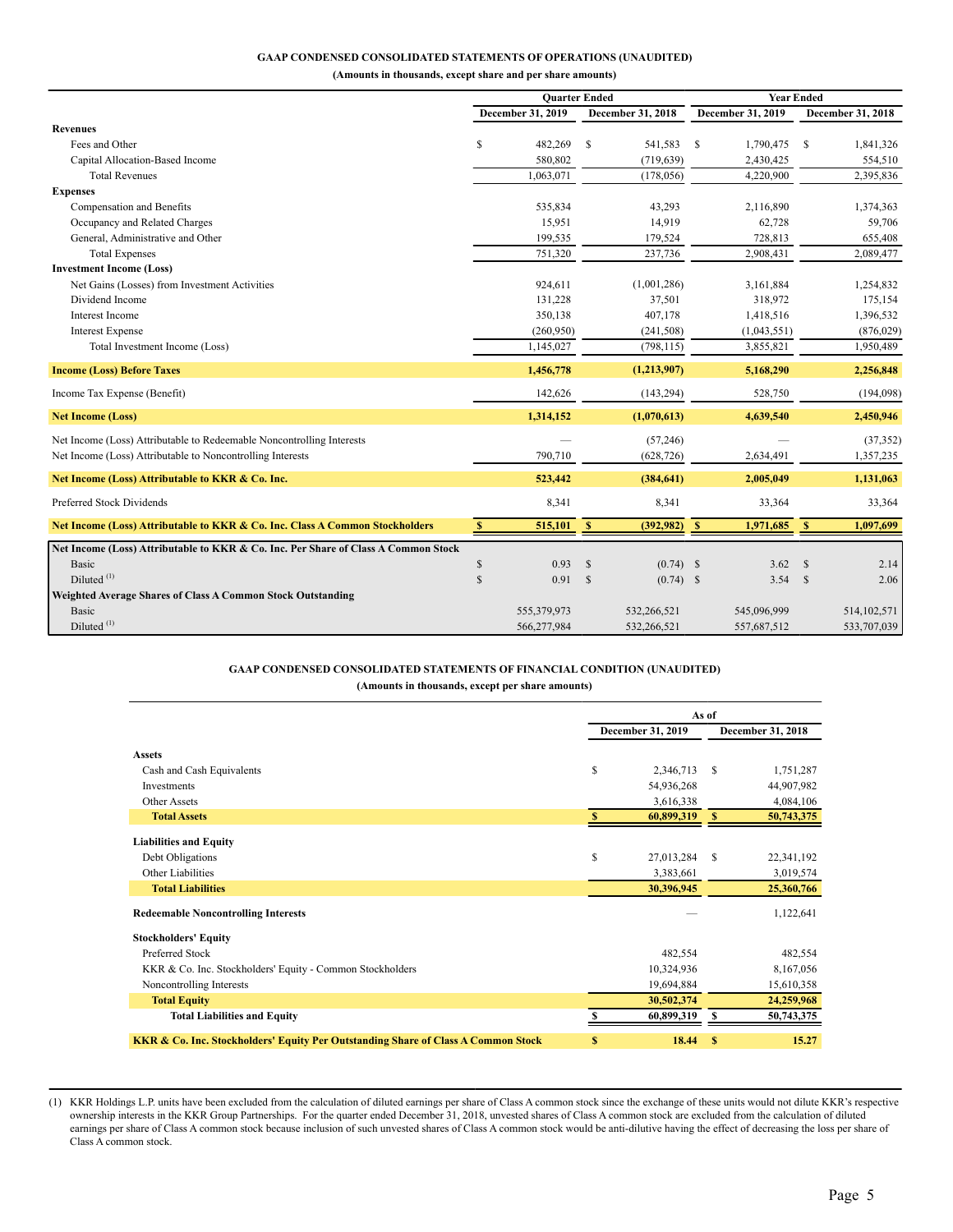### **OPERATING REVENUES, OPERATING EXPENSES AND AFTER-TAX DISTRIBUTABLE EARNINGS (UNAUDITED)**

**(Amounts in thousands, except share and per share amounts)**

|                                                 |                   |            | <b>Quarter Ended</b> | <b>Year Ended</b> |                   |            |                   |           |   |                   |
|-------------------------------------------------|-------------------|------------|----------------------|-------------------|-------------------|------------|-------------------|-----------|---|-------------------|
|                                                 | December 31, 2019 |            | September 30, 2019   |                   | December 31, 2018 |            | December 31, 2019 |           |   | December 31, 2018 |
| <b>Operating Revenues</b>                       |                   |            |                      |                   |                   |            |                   |           |   |                   |
| Fees and Other, Net                             |                   |            |                      |                   |                   |            |                   |           |   |                   |
| Management Fees                                 | \$                | 317,131    | S                    | 314,793           | <sup>S</sup>      | 279,444    | <sup>\$</sup>     | 1,227,236 | S | 1,069,074         |
| <b>Transaction Fees</b>                         |                   | 255,511    |                      | 164,892           |                   | 367,685    |                   | 910,932   |   | 977,485           |
| Monitoring Fees                                 |                   | 26,668     |                      | 27,546            |                   | 24,420     |                   | 106,289   |   | 87,520            |
| Fee Credits                                     |                   | (108, 662) |                      | (61,308)          |                   | (101, 154) |                   | (382,940) |   | (280, 136)        |
| <b>Total Fees and Other, Net</b>                |                   | 490,648    |                      | 445,923           |                   | 570,395    |                   | 1,861,517 |   | 1,853,943         |
| <b>Realized Performance Income (Loss)</b>       |                   |            |                      |                   |                   |            |                   |           |   |                   |
| Carried Interest                                |                   | 232,180    |                      | 296,344           |                   | 259,394    |                   | 1,070,788 |   | 1,218,647         |
| <b>Incentive Fees</b>                           |                   | 12,771     |                      | 11,184            |                   | 86,271     |                   | 65,256    |   | 138,330           |
| <b>Total Realized Performance Income (Loss)</b> |                   | 244,951    |                      | 307,528           |                   | 345,665    |                   | 1,136,044 |   | 1,356,977         |
| <b>Realized Investment Income (Loss)</b>        |                   |            |                      |                   |                   |            |                   |           |   |                   |
| Net Realized Gains (Losses)                     |                   | 43,524     |                      | 26,529            |                   | 78,943     |                   | 189,858   |   | 365,324           |
| Interest Income and Dividends                   |                   | 182,946    |                      | 183,705           |                   | 80,946     |                   | 495,915   |   | 286,468           |
| <b>Total Realized Investment Income (Loss)</b>  |                   | 226,470    |                      | 210,234           |                   | 159,889    |                   | 685,773   |   | 651,792           |
| <b>Total Operating Revenues</b>                 |                   | 962,069    | S                    | 963,685           |                   | 1,075,949  | S                 | 3,683,334 |   | 3,862,712         |

|                                          |                                    |         |    | <b>OPERATING EXPENSES (UNAUDITED)</b> |  |                          |  |                          |    |                          |  |  |  |
|------------------------------------------|------------------------------------|---------|----|---------------------------------------|--|--------------------------|--|--------------------------|----|--------------------------|--|--|--|
|                                          | Year Ended<br><b>Ouarter Ended</b> |         |    |                                       |  |                          |  |                          |    |                          |  |  |  |
|                                          | <b>December 31, 2019</b>           |         |    | September 30, 2019                    |  | <b>December 31, 2018</b> |  | <b>December 31, 2019</b> |    | <b>December 31, 2018</b> |  |  |  |
| <b>Operating Expenses</b>                |                                    |         |    |                                       |  |                          |  |                          |    |                          |  |  |  |
| Compensation and Benefits <sup>(1)</sup> |                                    | 357,740 |    | 385,237 \$                            |  | 395,282                  |  | 1.446.292                |    | 1,533,431                |  |  |  |
| Occupancy and Related Charges            |                                    | 14,302  |    | 14.141                                |  | 14.203                   |  | 58,888                   |    | 57,022                   |  |  |  |
| Other Operating Expenses <sup>(2)</sup>  |                                    | 108.133 |    | 77.532                                |  | 98.753                   |  | 343.418                  |    | 293.621                  |  |  |  |
| <b>Total Operating Expenses</b>          |                                    | 480,175 | S. | 476,910                               |  | 508,238                  |  | 1,848,598                | S. | 1,884,074                |  |  |  |
|                                          |                                    |         |    |                                       |  |                          |  |                          |    |                          |  |  |  |

| <b>AFTER-TAX DISTRIBUTABLE EARNINGS (UNAUDITED)</b>        |               |                   |               |                      |              |                          |               |                   |               |                   |
|------------------------------------------------------------|---------------|-------------------|---------------|----------------------|--------------|--------------------------|---------------|-------------------|---------------|-------------------|
|                                                            |               |                   |               | <b>Ouarter Ended</b> |              |                          |               | <b>Year Ended</b> |               |                   |
|                                                            |               | December 31, 2019 |               | September 30, 2019   |              | <b>December 31, 2018</b> |               | December 31, 2019 |               | December 31, 2018 |
| <b>After-tax Distributable Earnings</b>                    |               |                   |               |                      |              |                          |               |                   |               |                   |
| (+) Total Operating Revenues                               | \$.           | 962,069           | S             | 963,685              | S            | 1,075,949                | -S            | 3,683,334         | S             | 3,862,712         |
| (-) Total Operating Expenses                               |               | 480,175           |               | 476,910              |              | 508,238                  |               | 1,848,598         |               | 1,884,074         |
| (=) Total Distributable Operating Earnings                 |               | 481,894           |               | 486,775              |              | 567,711                  |               | 1,834,736         |               | 1,978,638         |
| (-) Interest Expense                                       |               | 44,367            |               | 48,326               |              | 47,017                   |               | 183,682           |               | 187,379           |
| (-) Preferred Dividends                                    |               | 8,341             |               | 8,341                |              | 8,341                    |               | 33,364            |               | 33,364            |
| (-) Income (Loss) Attributable to Noncontrolling Interests |               | 1,803             |               | 881                  |              | 4,250                    |               | 4,907             |               | 8,807             |
| (-) Income Taxes Paid                                      |               | 52,242            |               | 40,429               |              | 47,980                   |               | 207,479           |               | 151,848           |
| <b>After-tax Distributable Earnings</b>                    |               | 375,141           | S             | 388,798              | $\mathbb{S}$ | 460,123                  | S             | 1,405,304         | $\mathbf{s}$  | 1,597,240         |
| <b>After-tax Distributable Earnings Per Adjusted Share</b> | $\mathbf{s}$  | 0.44              | S             | 0.46                 | $\mathbf{s}$ | 0.55                     | $\mathbf{s}$  | 1.67              | <b>S</b>      | 1.93              |
| <b>Weighted Average Adjusted Shares</b>                    |               | 848, 327, 093     |               | 842,585,116          |              | 833,010,571              |               | 841, 542, 195     |               | 829,443,128       |
|                                                            |               |                   |               |                      |              |                          |               |                   |               |                   |
| <b>Assets Under Management</b>                             | \$.           | 218,355,100       | <sup>\$</sup> | 208,427,000          | \$           | 194,720,400              | <sup>\$</sup> | 218,355,100       | $\mathbb{S}$  | 194,720,400       |
| <b>Fee Paying Assets Under Management</b>                  |               | 161,209,800       | \$.           | 152,997,400          | \$.          | 141,007,700              | -S            | 161,209,800       | <sup>\$</sup> | 141,007,700       |
| <b>Capital Invested and Syndicated Capital</b>             |               | 9,833,000         | <sup>\$</sup> | 5,043,800            | \$           | 10,304,800               | <b>S</b>      | 28,055,900        | <sup>\$</sup> | 26,493,900        |
| <b>Uncalled Commitments</b>                                | S.            | 56,920,600        | S             | 56,605,200           | S            | 57,959,000               | S             | 56,920,600        | <sup>\$</sup> | 57,959,000        |
| <b>Fee Related Earnings</b>                                | <sup>\$</sup> | 271,210           | S             | 250,414              | S            | 331,188                  | S             | 1,031,084         | <sup>\$</sup> | 1,064,884         |
|                                                            |               |                   |               |                      |              |                          |               |                   |               |                   |

(1) Includes equity-based compensation of \$49.9 million, \$54.4 million, and \$57.0 million for the quarters ended December 31, 2019, September 30, 2019, and December 31, 2018, respectively, and \$207.8 million and \$242.8 million for the years ended December 31, 2019 and 2018, respectively.

(2) For the quarter and year ended December 31, 2019, other operating expenses include approximately \$20 million of issuance costs incurred in connection with the launch of a closed-end fund that closed in the fourth quarter of 2019.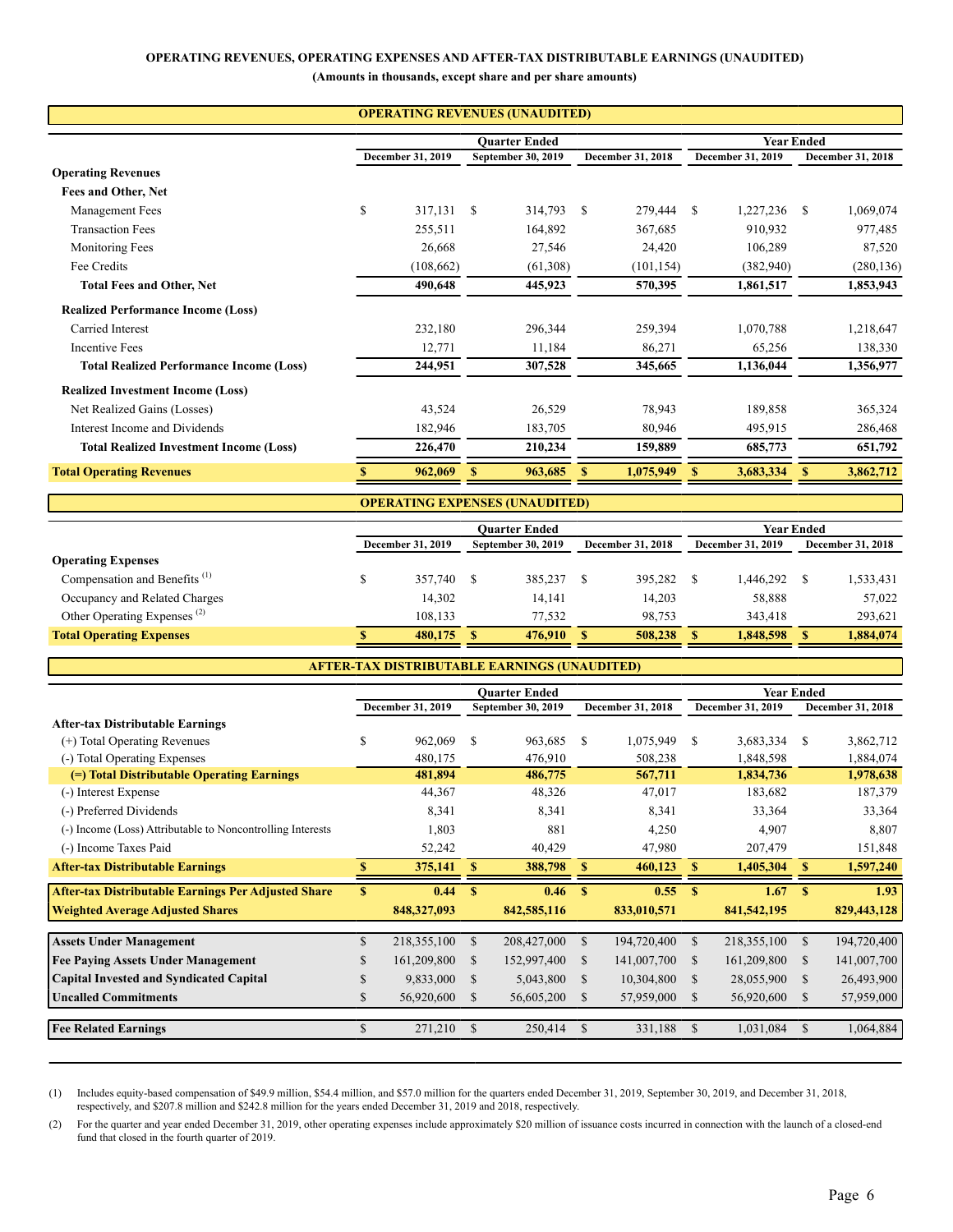# **SCHEDULE OF SELECTED SUPPLEMENTAL FINANCIAL INFORMATION (UNAUDITED)**

**(Amounts in thousands)**

| <b>PRIVATE MARKETS BUSINESS LINE REVENUES &amp; OPERATING METRICS</b> |   |                   |               |                      |      |                   |     |                   |          |                   |  |  |
|-----------------------------------------------------------------------|---|-------------------|---------------|----------------------|------|-------------------|-----|-------------------|----------|-------------------|--|--|
|                                                                       |   |                   |               | <b>Ouarter Ended</b> |      |                   |     | Year Ended        |          |                   |  |  |
|                                                                       |   | December 31, 2019 |               | September 30, 2019   |      | December 31, 2018 |     | December 31, 2019 |          | December 31, 2018 |  |  |
| Fees and Other, Net                                                   |   |                   |               |                      |      |                   |     |                   |          |                   |  |  |
| Management Fees                                                       | ъ | 201,760           | <sup>\$</sup> | 202,632 \$           |      | 174,470           | \$. | 780,254           | S        | 665,026           |  |  |
| <b>Transaction Fees</b>                                               |   | 122,601           |               | 63,580               |      | 114,780           |     | 421,494           |          | 303,902           |  |  |
| <b>Monitoring Fees</b>                                                |   | 26,668            |               | 27,546               |      | 24,420            |     | 106,289           |          | 87,520            |  |  |
| Fee Credits                                                           |   | (83, 170)         |               | (44, 625)            |      | (81,278)          |     | (307,716)         |          | (239, 441)        |  |  |
| <b>Total Fees and Other, Net</b>                                      |   | 267,859           |               | 249,133              |      | 232,392           |     | 1,000,321         |          | 817,007           |  |  |
| <b>Realized Performance Income (Loss)</b>                             |   |                   |               |                      |      |                   |     |                   |          |                   |  |  |
| Carried Interest                                                      |   | 232,180           |               | 281,494              |      | 259,394           |     | 1,046,038         |          | 1,208,747         |  |  |
| <b>Incentive Fees</b>                                                 |   | 831               |               |                      |      | 1,041             |     | 2,316             |          | 1,041             |  |  |
| <b>Total Realized Performance Income (Loss)</b>                       |   | 233,011           | S             | 281,494              | - \$ | 260,435           | S   | 1,048,354         |          | 1,209,788         |  |  |
| <b>Assets Under Management</b>                                        |   | 119,274,700       | \$.           | 114,368,500          |      | 103,396,500       | \$  | 119,274,700       | \$.      | 103,396,500       |  |  |
| <b>Fee Paying Assets Under Management</b>                             |   | 76,918,100        |               | 73,824,100           |      | 66,830,000        |     | 76,918,100        | <b>S</b> | 66,830,000        |  |  |
| <b>Capital Invested</b>                                               |   | 4,491,600         |               | 2,372,100            |      | 4,337,600         |     | 14,116,000        |          | 13,224,100        |  |  |
| Uncalled Commitments                                                  |   | 46.811.300        | S.            | 46,579,800           |      | 48.160.900        |     | 46,811,300        | S.       | 48,160,900        |  |  |

# **PUBLIC MARKETS BUSINESS LINE REVENUES & OPERATING METRICS**

|                                                 | <b>Ouarter Ended</b> |                   |               |                    |               |                          |    | <b>Year Ended</b>        |          |                   |  |
|-------------------------------------------------|----------------------|-------------------|---------------|--------------------|---------------|--------------------------|----|--------------------------|----------|-------------------|--|
|                                                 |                      | December 31, 2019 |               | September 30, 2019 |               | <b>December 31, 2018</b> |    | <b>December 31, 2019</b> |          | December 31, 2018 |  |
| Fees and Other, Net                             |                      |                   |               |                    |               |                          |    |                          |          |                   |  |
| Management Fees                                 | \$                   | 115,371           | <sup>\$</sup> | 112,161            | $^{\circ}$    | 104,974                  | S  | 446,982                  | -S       | 404,048           |  |
| <b>Transaction Fees</b>                         |                      | 26,142            |               | 17,313             |               | 20.634                   |    | 79.383                   |          | 42,531            |  |
| Fee Credits                                     |                      | (25, 492)         |               | (16,683)           |               | (19, 876)                |    | (75, 224)                |          | (40,695)          |  |
| <b>Total Fees and Other, Net</b>                |                      | 116,021           |               | 112,791            |               | 105,732                  |    | 451,141                  |          | 405,884           |  |
| <b>Realized Performance Income (Loss)</b>       |                      |                   |               |                    |               |                          |    |                          |          |                   |  |
| Carried Interest                                |                      |                   |               | 14,850             |               |                          |    | 24,750                   |          | 9,900             |  |
| Incentive Fees                                  |                      | 11.940            |               | 11.184             |               | 85,230                   |    | 62,940                   |          | 137,289           |  |
| <b>Total Realized Performance Income (Loss)</b> |                      | 11.940            | -S            | 26,034             | -SS           | 85,230                   | S. | 87,690                   | -S       | 147,189           |  |
| <b>Assets Under Management</b>                  |                      | 99,080,400        | <b>S</b>      | 94,058,500         | \$.           | 91,323,900               | S. | 99,080,400               |          | 91,323,900        |  |
| <b>Fee Paving Assets Under Management</b>       |                      | 84,291,700        |               | 79,173,300         | S             | 74,177,700               | S  | 84,291,700               | <b>S</b> | 74,177,700        |  |
| <b>Capital Invested</b>                         |                      | 4,034,000         |               | 2,021,200          | <sup>\$</sup> | 1,978,200                | S. | 10,075,400               |          | 6,932,400         |  |
| <b>Uncalled Commitments</b>                     |                      | 10,109,300        |               | 10,025,400         |               | 9,798,100                |    | 10,109,300               |          | 9,798,100         |  |

|                          | <b>CAPITAL MARKETS BUSINESS LINE REVENUES &amp; OPERATING METRICS</b> |                   |                          |                          |  |  |  |  |  |  |  |  |
|--------------------------|-----------------------------------------------------------------------|-------------------|--------------------------|--------------------------|--|--|--|--|--|--|--|--|
|                          | Ouarter Ended                                                         | <b>Year Ended</b> |                          |                          |  |  |  |  |  |  |  |  |
| <b>December 31, 2019</b> | <b>December 31, 2018</b><br><b>September 30, 2019</b>                 |                   | <b>December 31, 2019</b> | <b>December 31, 2018</b> |  |  |  |  |  |  |  |  |
| 106,768                  | 83,999                                                                | 232,271           | 410.055                  | 631.052                  |  |  |  |  |  |  |  |  |
| .307,400                 | 650,500                                                               | 3,989,000         | 3,864,500                | 6,337,400                |  |  |  |  |  |  |  |  |
|                          |                                                                       |                   |                          |                          |  |  |  |  |  |  |  |  |

| <b>PRINCIPAL ACTIVITIES BUSINESS LINE REVENUES</b> |  |                          |               |                           |  |                          |  |                          |                          |  |  |
|----------------------------------------------------|--|--------------------------|---------------|---------------------------|--|--------------------------|--|--------------------------|--------------------------|--|--|
|                                                    |  |                          | Ouarter Ended | <b>Year Ended</b>         |  |                          |  |                          |                          |  |  |
|                                                    |  | <b>December 31, 2019</b> |               | <b>September 30, 2019</b> |  | <b>December 31, 2018</b> |  | <b>December 31, 2019</b> | <b>December 31, 2018</b> |  |  |
| <b>Realized Investment Income (Loss)</b>           |  |                          |               |                           |  |                          |  |                          |                          |  |  |
| Net Realized Gains (Losses)                        |  | 43.524                   |               | 26,529                    |  | 78.943                   |  | 189,858                  | 365,324                  |  |  |
| Interest Income and Dividends                      |  | 182,946                  |               | 183,705                   |  | 80,946                   |  | 495,915                  | 286,468                  |  |  |
| <b>Total Realized Investment Income (Loss)</b>     |  | 226,470                  |               | 210,234                   |  | 159,889                  |  | 685,773                  | 651,792                  |  |  |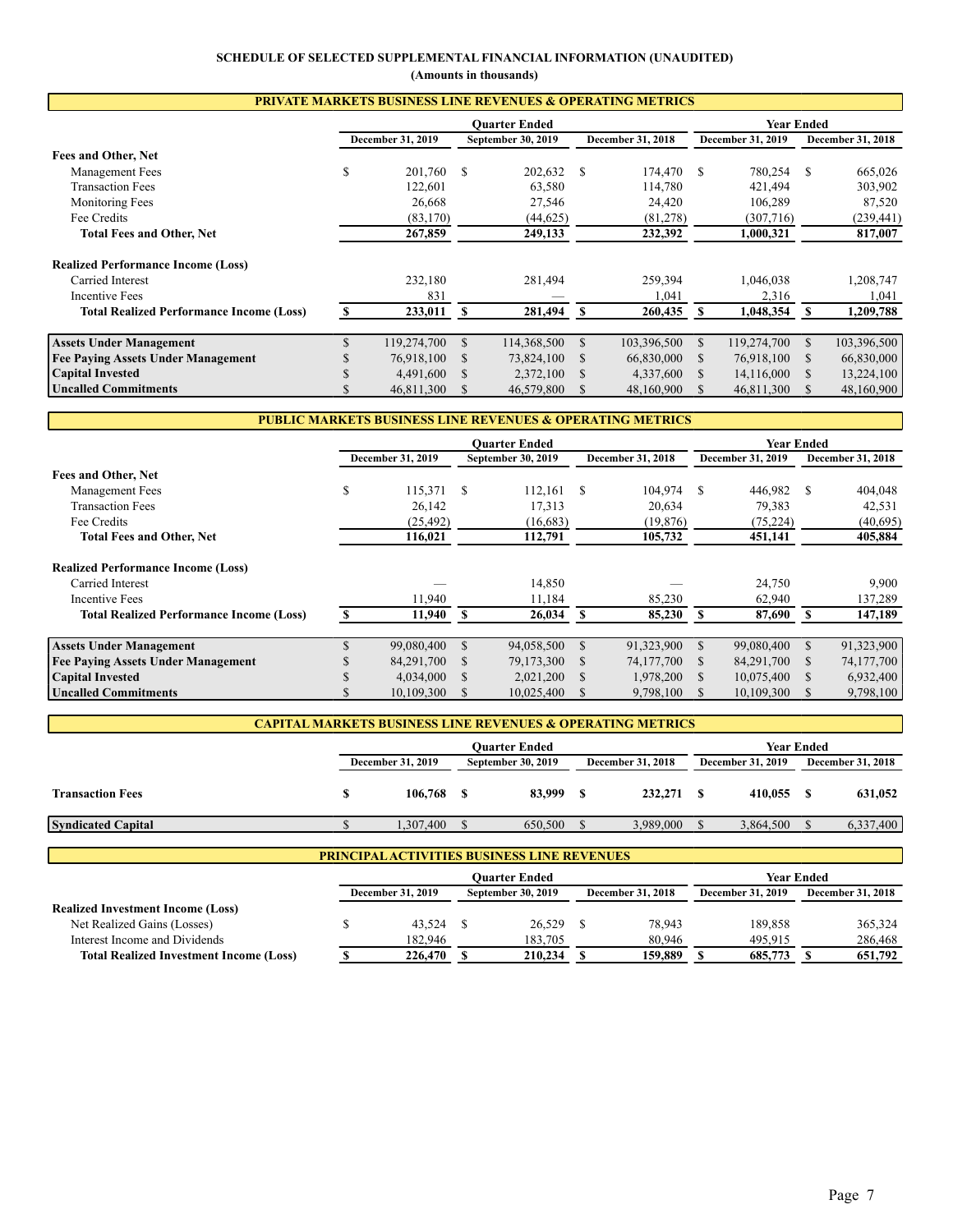### **OPERATING ASSETS, OPERATING LIABILITIES AND BOOK VALUE (UNAUDITED)**

**(Amounts in thousands, except share and per share amounts)**

| <b>OPERATING ASSETS (UNAUDITED)</b> |    |                             |          |                            |  |  |  |  |  |  |  |
|-------------------------------------|----|-----------------------------|----------|----------------------------|--|--|--|--|--|--|--|
|                                     |    | As of                       |          |                            |  |  |  |  |  |  |  |
|                                     |    | <b>December 31, 2019</b>    |          |                            |  |  |  |  |  |  |  |
| <b>Operating Assets</b>             |    |                             |          |                            |  |  |  |  |  |  |  |
| Cash and Short-term Investments     | \$ | 2,783,905                   | \$       | 2,502,239                  |  |  |  |  |  |  |  |
| Investments                         |    | $13,026,387$ <sup>(1)</sup> |          | 9,847,464                  |  |  |  |  |  |  |  |
| Net Unrealized Carried Interest     |    | $1,982,251$ <sup>(2)</sup>  |          | $1,223,084$ <sup>(2)</sup> |  |  |  |  |  |  |  |
| <b>Tax Assets</b>                   |    | 111,719                     |          | 561,114                    |  |  |  |  |  |  |  |
| Other Assets                        |    | 3,716,189                   |          | 3,453,735                  |  |  |  |  |  |  |  |
| <b>Total Operating Assets</b>       |    | 21,620,451                  | <b>S</b> | 17,587,636                 |  |  |  |  |  |  |  |
|                                     |    |                             |          |                            |  |  |  |  |  |  |  |

# **OPERATING LIABILITIES (UNAUDITED)**

|                                    |   | As of             |    |                          |  |  |  |  |  |
|------------------------------------|---|-------------------|----|--------------------------|--|--|--|--|--|
|                                    |   | December 31, 2019 |    | <b>December 31, 2018</b> |  |  |  |  |  |
| <b>Operating Liabilities</b>       |   |                   |    |                          |  |  |  |  |  |
| Debt Obligations - KKR (ex-KFN)    | C | 3,097,460         | \$ | 2,367,801                |  |  |  |  |  |
| Debt Obligations - KFN             |   | 948,517           |    | 948,517                  |  |  |  |  |  |
| <b>Tax Liabilities</b>             |   | 169,997           |    | 174,395                  |  |  |  |  |  |
| Other Liabilities                  |   | 514,236           |    | 590,981                  |  |  |  |  |  |
| <b>Total Operating Liabilities</b> | S | 4,730,210         | S  | 4,081,694                |  |  |  |  |  |

### **BOOK VALUE (UNAUDITED)**

|                                      |    | As of             |                   |             |  |  |  |  |  |
|--------------------------------------|----|-------------------|-------------------|-------------|--|--|--|--|--|
|                                      |    | December 31, 2019 | December 31, 2018 |             |  |  |  |  |  |
| <b>Book Value</b>                    |    |                   |                   |             |  |  |  |  |  |
| (+) Total Operating Assets           | \$ | 21,620,451        | \$                | 17,587,636  |  |  |  |  |  |
| (-) Total Operating Liabilities      |    | 4,730,210         |                   | 4,081,694   |  |  |  |  |  |
| (-) Noncontrolling Interests         |    | 26,291            |                   | 25,382      |  |  |  |  |  |
| (-) Preferred Stock                  |    | 500,000           |                   | 500,000     |  |  |  |  |  |
| <b>Book Value</b>                    |    | 16,363,950        | S                 | 12,980,560  |  |  |  |  |  |
|                                      |    |                   |                   |             |  |  |  |  |  |
| <b>Book Value Per Adjusted Share</b> | S  | 19.24             | S                 | 15.57       |  |  |  |  |  |
| <b>Adjusted Shares</b>               |    | 850,388,924       |                   | 833,938,476 |  |  |  |  |  |

Note: As of December 31, 2019, KKR had a \$1.0 billion revolving credit facility, which was undrawn. In addition, KKR has \$1.3 billion in revolving credit facilities for use in its capital markets business, which were undrawn as of December 31, 2019.

(1) See schedule of investments that follows on the next page.

(2) The following table provides net unrealized carried interest by business line:

|                                     |                   | As of     |  |                          |  |  |  |  |
|-------------------------------------|-------------------|-----------|--|--------------------------|--|--|--|--|
|                                     | December 31, 2019 |           |  | <b>December 31, 2018</b> |  |  |  |  |
| Private Markets Business Line       |                   | 1.832.581 |  | 1,083,163                |  |  |  |  |
| <b>Public Markets Business Line</b> |                   | 149.670   |  | 139.921                  |  |  |  |  |
| <b>Total</b>                        |                   | 1.982.251 |  | 1.223.084                |  |  |  |  |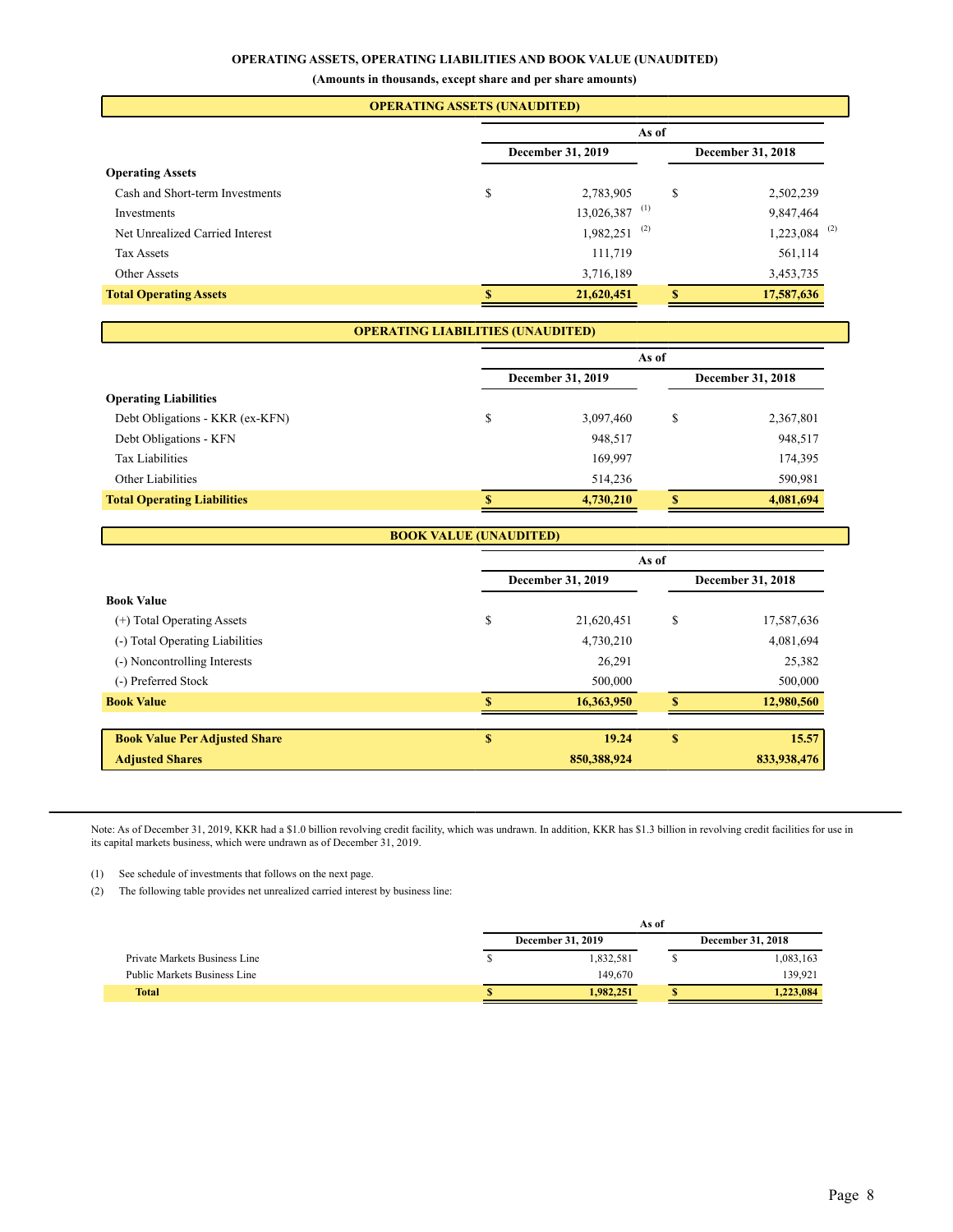### **As of December 31, 2019**

| <b>Investments</b>                                |   | <b>Fair Value</b> |
|---------------------------------------------------|---|-------------------|
| Private Equity Funds / SMAs                       | S | 4,914,559         |
| Private Equity Co-Investments and<br>Other Equity |   | 3,641,702         |
| <b>Private Equity Total</b>                       |   | 8,556,261         |
|                                                   |   |                   |
| Energy                                            |   | 714,635           |
| <b>Real Estate</b>                                |   | 1,076,838         |
| Infrastructure                                    |   | 614,093           |
| <b>Real Assets Total</b>                          |   | 2,405,566         |
|                                                   |   |                   |
| Special Situations                                |   | 464,519           |
| Private Credit                                    |   | 179,028           |
| <b>Alternative Credit Total</b>                   |   | 643,547           |
| CLO <sub>s</sub>                                  |   | 646,597           |
| Other Credit                                      |   | 60,135            |
| <b>Credit Total</b>                               |   | 1,350,279         |
| Other                                             |   | 714,281           |
| <b>Total Investments</b>                          | S | 13,026,387        |

# Holdings by Asset Class<sup>(2)</sup>



|                                      |                   | As of December 31, 2019                                    |          |  |  |  |  |  |
|--------------------------------------|-------------------|------------------------------------------------------------|----------|--|--|--|--|--|
| Significant Investments: (3)         | <b>Fair Value</b> | <b>Fair Value</b><br>as a % of Total<br><b>Investments</b> |          |  |  |  |  |  |
| Fisery, Inc.                         | S                 | 1,837,682                                                  | $14.1\%$ |  |  |  |  |  |
| USI, Inc.                            |                   | 800,168                                                    | $6.1\%$  |  |  |  |  |  |
| BridgeBio Pharma, LLC                |                   | 513,989                                                    | $3.9\%$  |  |  |  |  |  |
| Heartland Dental, LLC                |                   | 423,157                                                    | $3.2\%$  |  |  |  |  |  |
| PetVet Care Centers, LLC             |                   | 413,420                                                    | $3.2\%$  |  |  |  |  |  |
| <b>Total Significant Investments</b> |                   | 3,988,416                                                  | 30.5%    |  |  |  |  |  |
| Other Investments                    |                   | 9,037,971                                                  | 69.5%    |  |  |  |  |  |
| <b>Total Investments</b>             |                   | 13,026,387                                                 | 100.0%   |  |  |  |  |  |

<sup>(1)</sup> Investments is a term used solely for purposes of financial presentation of a portion of KKR's balance sheet and includes majority ownership of subsidiaries that operate KKR's asset management and other businesses, including the general partner interests of KKR's investment funds.

<sup>(2)</sup> Private Equity includes KKR private equity funds, co-investments alongside such KKR sponsored private equity funds, core private equity funds and other opportunistic investments. Equity investments in other asset classes, such as energy, real estate, and alternative credit appear in these other asset classes.

<sup>(3)</sup> Significant Investments include the top five investments (other than investments expected to be syndicated or transferred in connection with a new fundraising) based on their fair values as of December 31, 2019. The fair value figures include the co-investment and the limited partner and/or general partner interests held by KKR in the underlying investment, if applicable.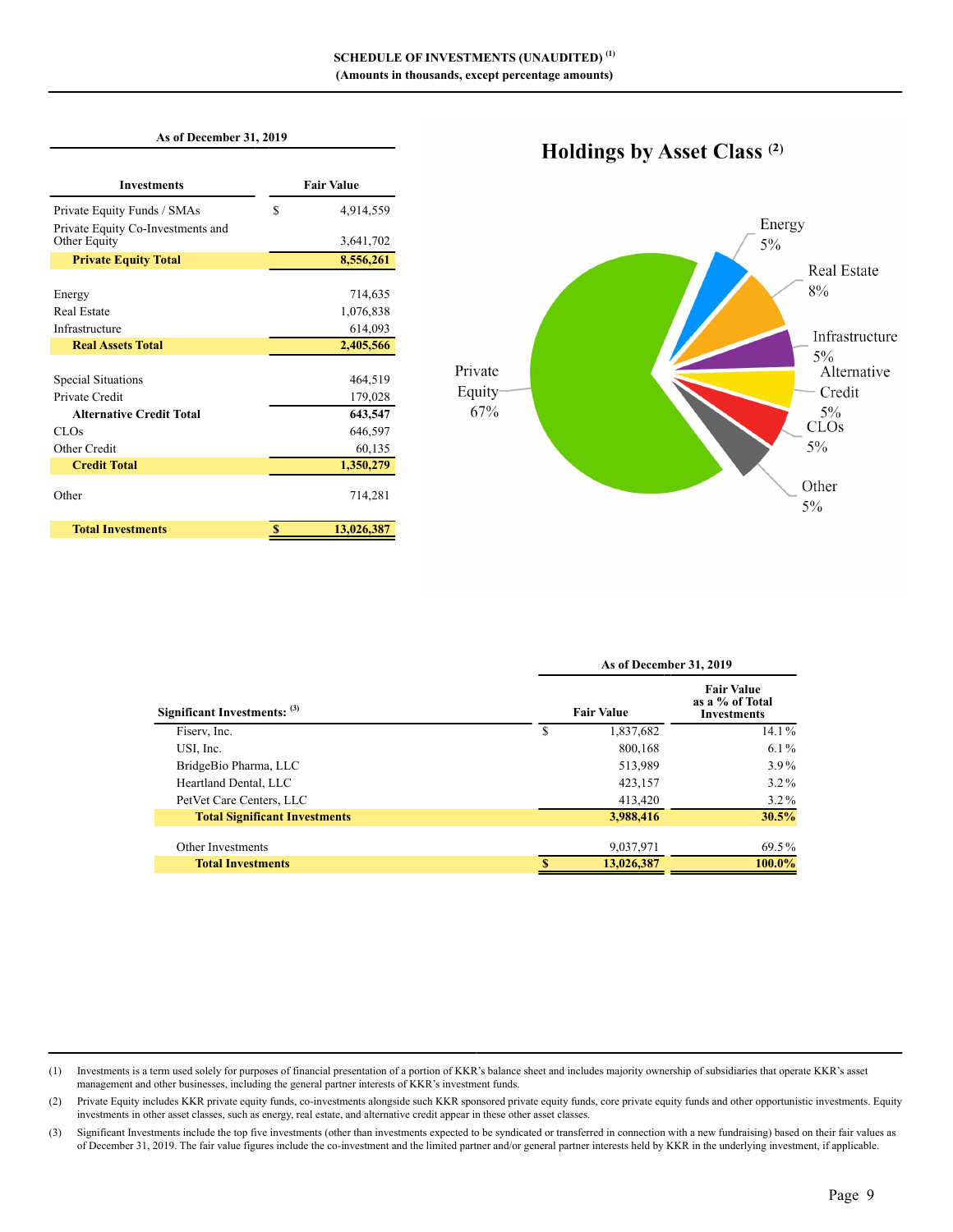### **ASSETS UNDER MANAGEMENT (UNAUDITED)**

**(Amounts in thousands)**

| <b>Ouarter Ended December 31, 2019</b> | <b>Private Markets</b><br><b>Public Markets</b><br><b>Business Line</b><br><b>Business Line</b> |    |                            |              | Total       |
|----------------------------------------|-------------------------------------------------------------------------------------------------|----|----------------------------|--------------|-------------|
| <b>September 30, 2019</b>              | \$<br>114,368,500                                                                               | \$ | 94,058,500                 | $\mathbf{s}$ | 208,427,000 |
| New Capital Raised                     | 3,876,600                                                                                       |    | 3,801,900                  |              | 7,678,500   |
| Impact of Other Transactions           |                                                                                                 |    | $2,172,900$ <sup>(1)</sup> |              | 2,172,900   |
| Distributions and Other                | (2,842,200)                                                                                     |    | $(1,726,600)^{(2)}$        |              | (4,568,800) |
| Change in Value                        | 3,871,800                                                                                       |    | 773,700                    |              | 4,645,500   |
| <b>December 31, 2019</b>               | 119,274,700                                                                                     | S  | 99,080,400                 |              | 218,355,100 |

### **Year Ended December 31, 2019**

| <b>December 31, 2018</b>     | 103,396,500 | 91.323.900          | 194,720,400  |
|------------------------------|-------------|---------------------|--------------|
| New Capital Raised           | 12,097,800  | 13,419,600          | 25,517,400   |
| Impact of Other Transactions |             | 2,172,900<br>- (1)  | 2,172,900    |
| Distributions and Other      | (9,978,500) | $(9,608,600)^{(3)}$ | (19,587,100) |
| Change in Value              | 13,758,900  | 1,772,600           | 15,531,500   |
| <b>December 31, 2019</b>     | 119,274,700 | 99,080,400          | 218,355,100  |

### **FEE PAYING ASSETS UNDER MANAGEMENT (UNAUDITED)**

**(Amounts in thousands)**

| <b>Ouarter Ended December 31, 2019</b>                  |   | <b>Public Markets</b><br><b>Private Markets</b><br><b>Business Line</b><br><b>Business Line</b> |    |                            |   | <b>Total</b> |
|---------------------------------------------------------|---|-------------------------------------------------------------------------------------------------|----|----------------------------|---|--------------|
| <b>September 30, 2019</b>                               | S | 73,824,100                                                                                      | S  | 79,173,300                 | S | 152,997,400  |
| New Capital Raised                                      |   | 4,033,900                                                                                       |    | 3,832,200                  |   | 7,866,100    |
| Impact of Other Transactions                            |   |                                                                                                 |    | $2,172,900$ <sup>(1)</sup> |   | 2,172,900    |
| Distributions and Other                                 |   | (837,300)                                                                                       |    | $(1,547,700)^{(4)}$        |   | (2,385,000)  |
| Net Changes in Fee Base of Certain Funds <sup>(5)</sup> |   | (240, 500)                                                                                      |    |                            |   | (240, 500)   |
| Change in Value                                         |   | 137,900                                                                                         |    | 661,000                    |   | 798,900      |
| <b>December 31, 2019</b>                                |   | 76,918,100                                                                                      | \$ | 84,291,700                 | S | 161,209,800  |

### **Year Ended December 31, 2019**

| <b>December 31, 2018</b>                                | \$<br>66,830,000 | \$ | 74,177,700                 | \$. | 141,007,700  |
|---------------------------------------------------------|------------------|----|----------------------------|-----|--------------|
| New Capital Raised                                      | 14,076,800       |    | 13,878,500                 |     | 27,955,300   |
| <b>Impact of Other Transactions</b>                     |                  |    | $2,172,900$ <sup>(1)</sup> |     | 2,172,900    |
| Distributions and Other                                 | (3,641,900)      |    | $(7,248,200)^{(6)}$        |     | (10,890,100) |
| Net Changes in Fee Base of Certain Funds <sup>(5)</sup> | (561,300)        |    |                            |     | (561,300)    |
| Change in Value                                         | 214,500          |    | 1,310,800                  |     | 1,525,300    |
| <b>December 31, 2019</b>                                | 76,918,100       | S  | 84,291,700                 |     | 161,209,800  |

(1) Includes KKR's incremental pro rata portion of AUM and FPAUM of \$2,172.9 million managed by Marshall Wace LLP due to an additional 5% interest acquired by KKR on November 22, 2019.

(2) Includes \$1,437.9 million of redemptions by fund investors.

(3) Includes \$7,657.3 million of redemptions by fund investors.

(4) Includes \$1,357.7 million of redemptions by fund investors.

(5) Represents the impact of certain funds entering their post-investment period.

(6) Includes \$5,159.1 million of redemptions by fund investors.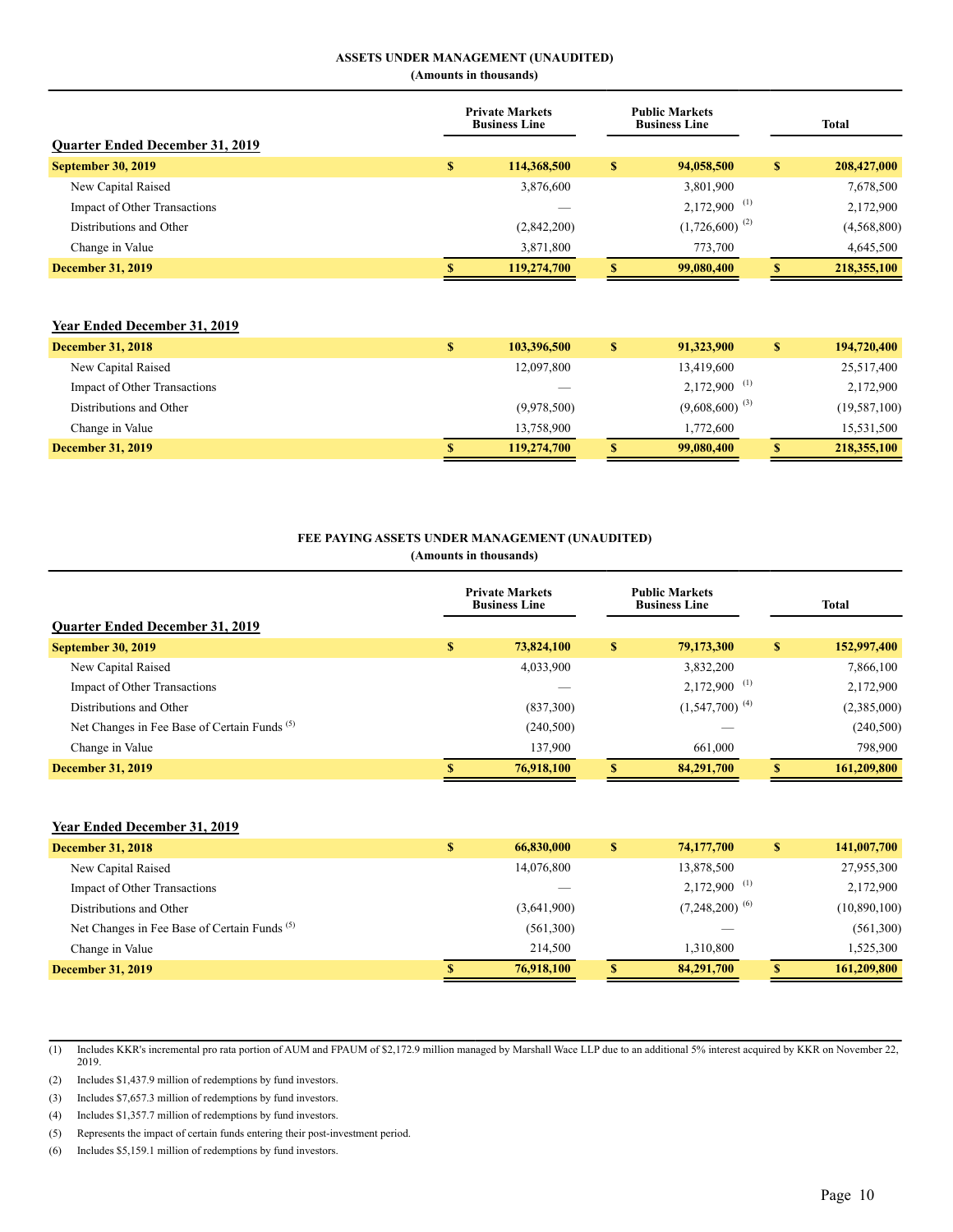### **INVESTMENT VEHICLE SUMMARY (UNAUDITED)**

#### **As of December 31, 2019 (Amounts in millions, except percentages)**

|                                                                        |                      | <b>Investment Period</b> |                    |                                |                                                  | Amount                       |                          |                   |                                |
|------------------------------------------------------------------------|----------------------|--------------------------|--------------------|--------------------------------|--------------------------------------------------|------------------------------|--------------------------|-------------------|--------------------------------|
|                                                                        | <b>Start</b><br>Date | End<br>Date              | Commitment         | Uncalled<br><b>Commitments</b> | Percentage<br>Committed<br>by General<br>Partner | <b>Invested</b>              | <b>Realized</b>          | Remaining<br>Cost | Remaining<br><b>Fair Value</b> |
| <b>Private Markets Business Line</b>                                   |                      |                          |                    |                                |                                                  |                              |                          |                   |                                |
| <b>Private Equity and Growth Funds</b>                                 |                      |                          |                    |                                |                                                  |                              |                          |                   |                                |
| Americas Fund XII                                                      | 1/2017               | 1/2023                   | \$<br>13,500.0 \$  | 7,061.9                        | 5.8%                                             | S<br>$6,461.8$ \$            | 89.0 S                   | $6,458.0$ \$      | 7,476.4                        |
| North America Fund XI                                                  | 9/2012               | 1/2017                   | 8,718.4            | 573.1                          | 2.9%                                             | 9,579.6                      | 10,334.2                 | 5,632.8           | 9,782.4                        |
| 2006 Fund <sup>(1)</sup>                                               | 9/2006               | 9/2012                   | 17,642.2           | 247.4                          | 2.1%                                             | 17,304.5                     | 30,478.7                 | 3,528.7           | 6,491.9                        |
| Millennium Fund <sup>(1)</sup>                                         | 12/2002              | 12/2008                  | 6,000.0            | $\equiv$                       | 2.5%                                             | 6,000.0                      | 14,123.1                 | $\qquad \qquad$   | 6.1                            |
| European Fund V                                                        | 3/2019               | 7/2025                   | 6,277.7            | 6,277.7                        | 1.8%                                             |                              |                          |                   |                                |
| European Fund IV                                                       | 12/2014              | 3/2019                   | 3,507.2            | 239.9                          | 5.7%                                             | 3,372.9                      | 1,968.6                  | 2,522.5           | 4,175.9                        |
| European Fund III <sup>(1)</sup>                                       | 3/2008               | 3/2014                   | 5,507.1            | 147.3                          | 5.2%                                             | 5,359.8                      | 10,447.8                 | 419.5             | 416.8                          |
| European Fund II <sup>(1)</sup>                                        | 11/2005              | 10/2008                  | 5,750.8            | $\qquad \qquad -$              | 2.1%                                             | 5,750.8                      | 8,507.4                  | $\qquad \qquad$   | 34.3                           |
| Asian Fund III                                                         | 4/2017               | 4/2023                   | 9,000.0            | 5,011.8                        | 5.6%                                             | 4,208.8                      | 486.4                    | 4,166.3           | 5,677.7                        |
| Asian Fund II                                                          | 4/2013               | 4/2017                   | 5,825.0            | 342.9                          | 1.3%                                             | 6,495.2                      | 3,907.4                  | 4,413.1           | 6,499.1                        |
| Asian Fund <sup>(1)</sup>                                              | 7/2007               | 4/2013                   | 3,983.3            | $\equiv$                       | 2.5%                                             | 3,945.9                      | 8,535.4                  | 173.5             | 52.6                           |
| China Growth Fund <sup>(1)</sup>                                       | 11/2010              | 11/2016                  | 1,010.0            |                                | 1.0%                                             | 1,010.0                      | 805.5                    | 524.7             | 461.8                          |
| Next Generation Technology Growth Fund II                              | 12/2019              | 12/2025                  | 2,033.3            | 2,033.3                        | 7.4%                                             | $\overline{\phantom{0}}$     | $\overline{\phantom{0}}$ | $\equiv$          |                                |
| Next Generation Technology Growth Fund                                 | 3/2016               | 12/2019                  | 658.9              | 33.8                           | 22.5%                                            | 630.6                        | 45.9                     | 613.5             | 1,060.1                        |
| Health Care Strategic Growth Fund                                      | 12/2016              | 12/2021                  | 1,331.0            | 1,047.9                        | 11.3%                                            | 360.4                        | 82.4                     | 289.3             | 560.7                          |
| Global Impact Fund                                                     | 2/2019               | 2/2025                   | 1,129.3            | 1,129.3                        | 8.9%                                             |                              |                          |                   |                                |
| <b>Total Private Equity and Growth Funds</b>                           |                      |                          | 91,874.2           | 24,146.3                       |                                                  | 70,480.3                     | 89,811.8                 | 28,741.9          | 42,695.8                       |
| <b>Co-Investment Vehicles and Other</b>                                | <b>Various</b>       | <b>Various</b>           | 9,157.3            | 2,853.6                        | <b>Various</b>                                   | 6,556.8                      | 4,802.5                  | 4,434.8           | 6,062.0                        |
| <b>Total Private Equity</b>                                            |                      |                          | 101,031.5          | 26,999.9                       |                                                  | 77,037.1                     | 94,614.3                 | 33,176.7          | 48,757.8                       |
| <b>Core Investment Vehicles</b>                                        | <b>Various</b>       | <b>Various</b>           | 9,500.0            | 5,010.3                        | 36.8%                                            | 4,489.7                      |                          | 4,489.7           | 6,196.8                        |
| <b>Real Assets</b>                                                     |                      |                          |                    |                                |                                                  |                              |                          |                   |                                |
| Energy Income and Growth Fund II                                       | 6/2018               | 6/2021                   | 994.2              | 581.4                          | 20.1%                                            | 416.3                        | 3.4                      | 413.1             | 427.7                          |
| Energy Income and Growth Fund<br>Natural Resources Fund <sup>(1)</sup> | 9/2013<br>Various    | 6/2018<br>Various        | 1,974.2<br>887.4   | 59.3<br>0.9                    | 12.9%<br>Various                                 | 1,963.4<br>886.5             | 769.1<br>123.2           | 1,300.5<br>194.2  | 1,205.2<br>95.3                |
| Global Energy Opportunities                                            | Various              | Various                  | 914.1              | 242.6                          | Various                                          | 501.1                        | 122.9                    | 343.2             | 279.8                          |
| Global Infrastructure Investors III                                    | 6/2018               | 6/2024                   | 7,140.6            | 5,088.7                        | 3.8%                                             | 2,081.4                      | 29.5                     | 2,049.1           | 2,081.9                        |
| Global Infrastructure Investors II                                     | 10/2014              | 6/2018                   | 3,039.6            | 177.2                          | 4.1%                                             | 3,093.7                      | 593.4                    | 2,744.5           | 3,562.5                        |
| Global Infrastructure Investors                                        | 9/2011               | 10/2014                  | 1,040.2            | 25.4                           | 4.8%                                             | 1,047.6                      | 1,316.2                  | 377.9             | 867.5                          |
| Asia Pacific Infrastructure Investors                                  | (2)                  | (3)                      | 1,439.6            | 1,439.6                        | 13.9%                                            | $\equiv$                     |                          | $\equiv$          |                                |
| Real Estate Partners Americas II                                       | 5/2017               | 12/2020                  | 1,921.2            | 964.5                          | 7.8%                                             | 1,068.6                      | 181.3                    | 945.2             | 1,202.9                        |
| Real Estate Partners Americas                                          | 5/2013               | 5/2017                   | 1,229.1            | 148.2                          | 16.3%                                            | 1,010.7                      | 1,268.6                  | 266.3             | 249.0                          |
| Real Estate Partners Europe                                            | 9/2015               | 12/2019                  | 706.7              | 274.6                          | 9.3%                                             | 504.0                        | 124.8                    | 431.7             | 544.6                          |
| Real Estate Credit Opportunity Partners                                | 2/2017               | 4/2019                   | 1,130.0            | 122.2                          | 4.4%                                             | 1,007.8                      | 136.8                    | 1,007.8           | 1,050.4                        |
| Co-Investment Vehicles and Other                                       | Various              | Various                  | 5,023.8            | 3,209.6                        | Various                                          | 1,814.2                      | 801.3                    | 1,810.5           | 2,088.3                        |
| <b>Total Real Assets</b>                                               |                      |                          | 27,440.7           | 12,334.2                       |                                                  | 15,395.3                     | 5,470.5                  | 11,884.0          | 13,655.1                       |
| <b>Unallocated Commitments</b> <sup>(4)</sup>                          |                      |                          | 2,333.9            | 2,333.9                        | <b>Various</b>                                   |                              |                          |                   |                                |
| <b>Private Markets Total</b>                                           |                      |                          | 140,306.1          | 46,678.3                       |                                                  | 96,922.1                     | 100,084.8                | 49,550.4          | 68,609.7                       |
| Public Markets Business Line (5)                                       |                      |                          |                    |                                |                                                  |                              |                          |                   |                                |
| <b>Alternative Credit</b>                                              |                      |                          |                    |                                |                                                  |                              |                          |                   |                                |
| Special Situations Fund II                                             | 12/2014              | 3/2019                   | 3,524.7            | 869.4                          | 9.0%                                             | 2,655.3                      | 497.8                    | 2,435.0           | 2,448.6                        |
| Special Situations Fund<br><b>Mezzanine Partners</b>                   | 12/2012<br>3/2010    | 1/2016<br>3/2015         | 2,274.3<br>1,022.8 | 1.3<br>102.7                   | 11.6%<br>4.4%                                    | 2,273.0<br>920.1             | 1,527.3<br>1,070.9       | 1,431.8<br>262.3  | 1,049.5<br>305.8               |
| Private Credit Opportunities Partners II                               | 12/2015              | 12/2020                  | 2,245.1            | 825.8                          | 2.2%                                             | 1,419.3                      | 76.6                     | 1,419.3           | 1,532.9                        |
| Lending Partners III                                                   | 4/2017               | 11/2021                  | 1,497.8            | 840.8                          | 1.7%                                             | 657.0                        | 81.9                     | 657.0             | 703.8                          |
| Lending Partners II                                                    | 6/2014               | 6/2017                   | 1,335.9            | 156.8                          | 3.7%                                             | 1,179.1                      | 1,090.1                  | 529.9             | 435.7                          |
| <b>Lending Partners</b>                                                | 12/2011              | 12/2014                  | 460.2              | 54.9                           | 15.2%                                            | 405.3                        | 445.7                    | 121.6             | 46.2                           |
| Lending Partners Europe                                                | 3/2015               | 3/2019                   | 847.6              | 242.7                          | 5.0%                                             | 604.9                        | 178.6                    | 549.1             | 499.4                          |
| <b>Total Alternative Credit</b>                                        |                      |                          | 13,208.4           | 3,094.4                        |                                                  | 10,114.0                     | 4,968.9                  | 7,406.0           | 7,021.9                        |
| <b>Other Alternative Credit Vehicles</b>                               | <b>Various</b>       | <b>Various</b>           | 10,738.3           | 5,924.6                        | <b>Various</b>                                   | 4,813.7                      | 3,180.6                  | 3,266.5           | 3,391.3                        |
| <b>Unallocated Commitments<sup>(4)</sup></b>                           |                      |                          | 285.6              | 285.6                          | <b>Various</b>                                   |                              |                          |                   |                                |
| <b>Public Markets Total</b>                                            |                      |                          | 24,232.3           | 9,304.6                        |                                                  | 14,927.7                     | 8,149.5                  | 10,672.5          | 10,413.2                       |
| <b>Total Eligible To Receive Carried Interest</b>                      |                      |                          | 164,538.4 \$<br>S  | 55,982.9                       |                                                  | 111,849.8 \$<br>$\mathbf{s}$ | 108,234.3 \$             | $60,222.9$ \$     | 79,022.9                       |

(1) The "Invested" and "Realized" columns do not include the amounts of any realized investments that restored the unused capital commitments of the fund investors, if any.

(2) Upon first investment of the fund.

(3) Six years from first investment date.

(4) Represents unallocated commitments from our strategic investor partnerships.

(5) The "Commitment" and "Uncalled Commitments" columns include income that is eligible to be reinvested if permitted under the terms of the investment vehicle agreements.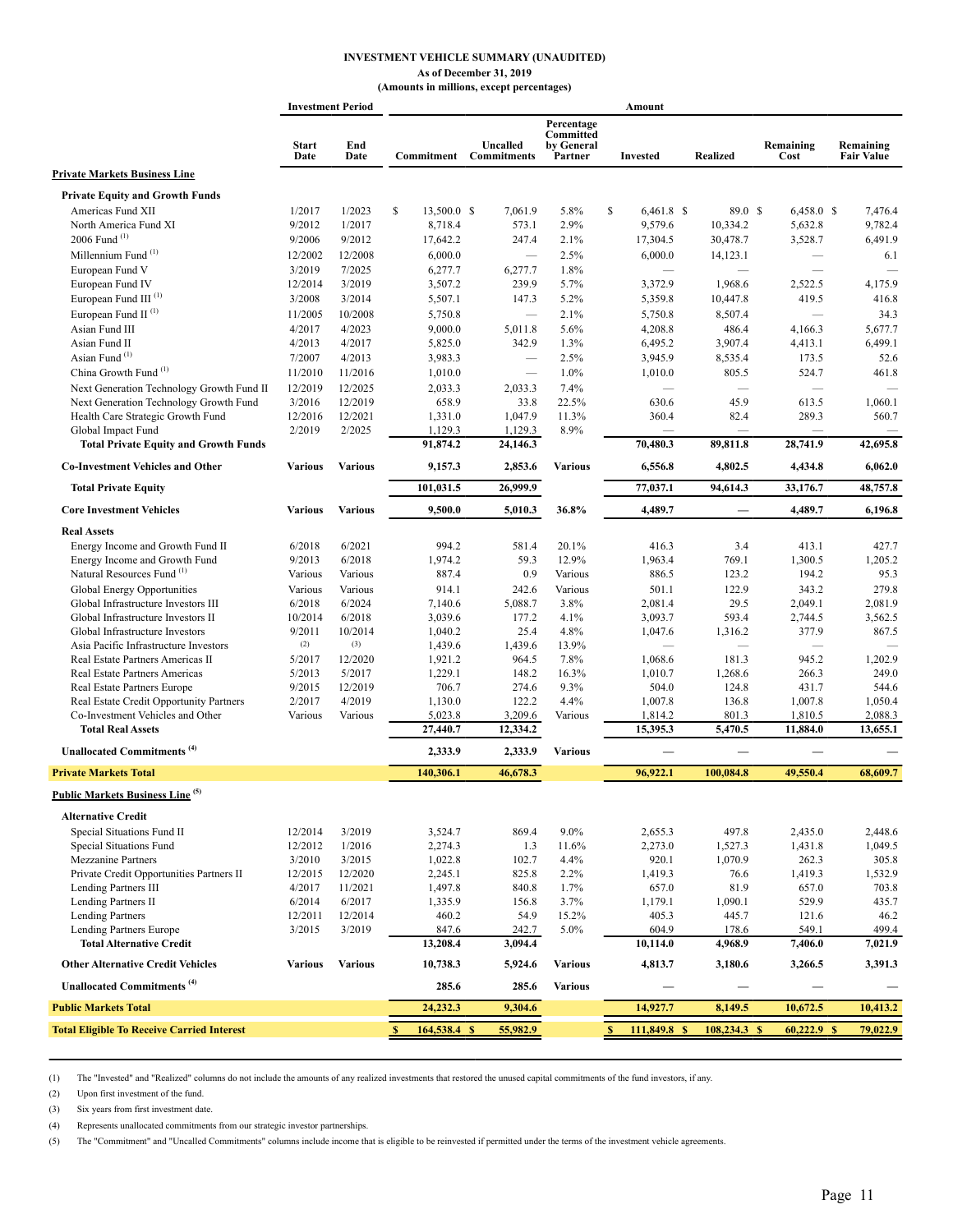### **INVESTMENT VEHICLE SUMMARY (UNAUDITED) (CONTINUED)**

# **As of December 31, 2019**

# **(Amounts in millions)**

|                                                                   |   | Uncalled<br><b>Commitments</b> | Remaining<br><b>Fair Value</b> |   | <b>Total</b> |
|-------------------------------------------------------------------|---|--------------------------------|--------------------------------|---|--------------|
| <b>Carried Interest Eligible</b>                                  | S | 55,982.9                       | \$<br>79,022.9                 | S | 135,005.8    |
| <b>Incentive Fee Eligible</b>                                     |   |                                |                                |   |              |
| Hedge Fund Partnerships <sup>(1)</sup>                            |   |                                | 18,533.9                       |   | 18,533.9     |
| Business Development Companies (BDCs)                             |   |                                | 16,460.0                       |   | 16,460.0     |
| KKR Real Estate Finance Trust Inc.                                |   |                                | 1,171.9                        |   | 1,171.9      |
| Other                                                             |   | 133.0                          | 4,601.3                        |   | 4,734.3      |
| <b>Total Carried Interest and Incentive Fee Eligible</b>          |   | 56,115.9                       | 119,790.0                      |   | 175,905.9    |
| <b>Collateralized Loan Obligations (CLOs)</b>                     |   |                                | 15,310.4                       |   | 15,310.4     |
| Leveraged Credit / Hedge Fund Partnerships <sup>(1)</sup> / Other |   | 804.7                          | 26,334.1                       |   | 27,138.8     |
| <b>Total Assets Under Management</b>                              |   | 56,920.6                       | 161,434.5                      |   | 218,355.1    |

(1) Represents KKR's pro rata portion of AUM of hedge fund managers in which KKR holds a minority ownership interest. Total AUM for Hedge Fund Partnerships is \$26,082.3 million, of which \$18,533.9 million is incentive fee eligible.

### **KKR'S PORTION OF TOTAL UNCALLED COMMITMENTS TO ITS INVESTMENT FUNDS**

### **(Amounts in thousands)**

|                               | As of                    |  |                          |  |  |  |  |
|-------------------------------|--------------------------|--|--------------------------|--|--|--|--|
|                               | <b>December 31, 2019</b> |  | <b>December 31, 2018</b> |  |  |  |  |
| Private Markets Business Line | 4,551,500                |  | 4,966,600                |  |  |  |  |
| Public Markets Business Line  | 689,700                  |  | 307,400                  |  |  |  |  |
| <b>Total</b>                  | 5.241.200                |  | 5,274,000                |  |  |  |  |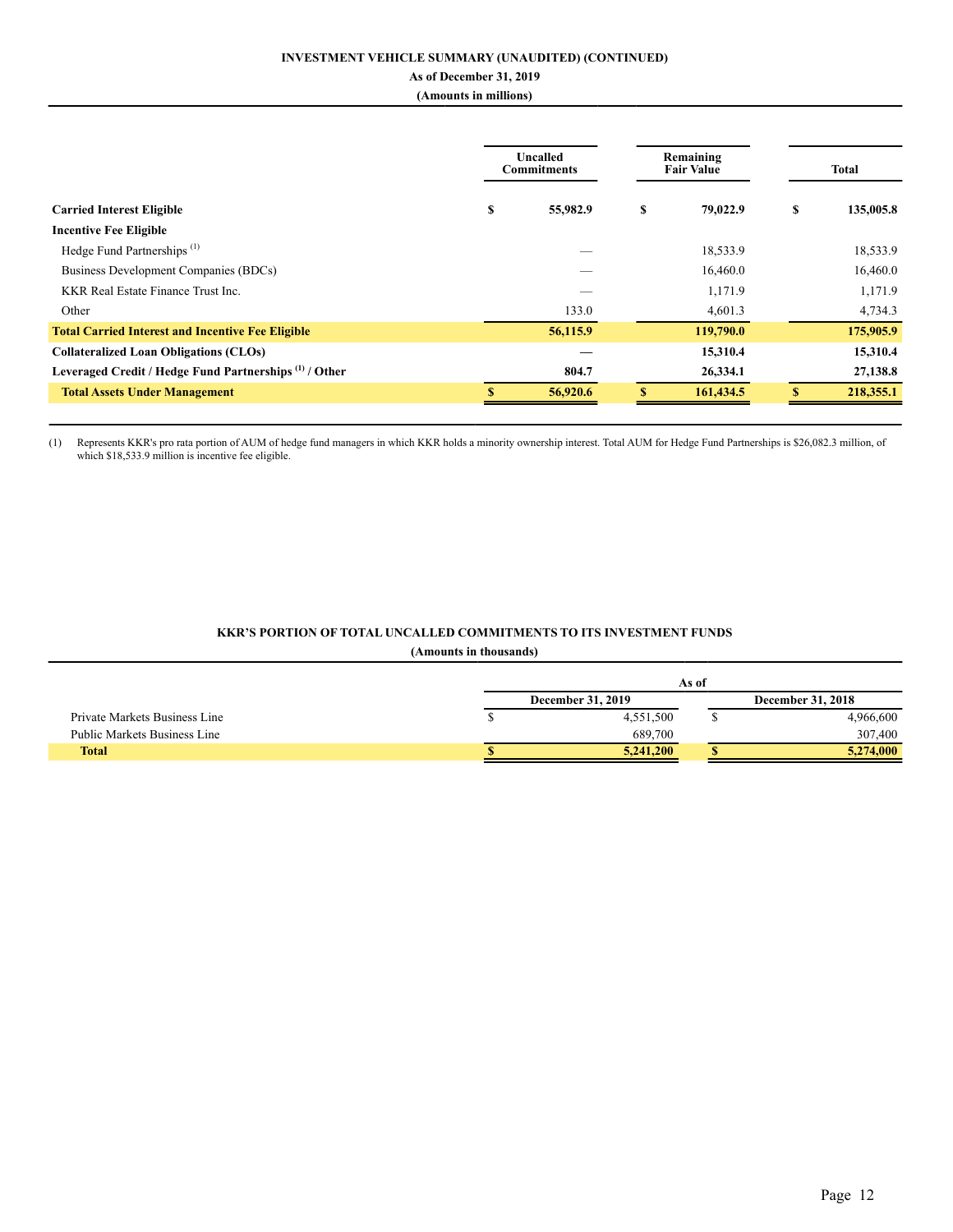### **INFORMATION ON NON-GAAPAND OTHER MEASURES & DEFINTIONS (UNAUDITED)**

KKR operates through one operating and reportable segment. Management makes operating decisions and assesses performance of our business prior to giving effect to the (i) allocation of income (loss) between KKR & Co. Inc. and KKR Holdings L.P.; (ii) consolidation of the investment funds and collateralized financing entities that KKR manages; and (iii) other consolidated entities that are not subsidiaries of KKR & Co. Inc.

KKR discloses the following financial measures in this earnings release that are calculated and presented using methodologies other than in accordance with GAAP: after-tax distributable earnings, after-tax distributable earnings per adjusted share, book value, book value per adjusted share, operating assets, operating liabilities, operating revenues, operating expenses and fee related earnings. We believe that providing these performance measures on a supplemental basis to our GAAP results is helpful to stockholders in assessing the overall performance of KKR's businesses. These financial measures should not be considered as a substitute for similar financial measures calculated in accordance with GAAP, if available. In addition, we caution readers that these non-GAAP financial measures may differ from the calculations of other investment managers, and as a result, may not be comparable to similarly titled measures presented by other investment managers. These non-GAAP measures are presented in this earnings release as KKR's operating results, which were previously referred to as segment results. Reconciliations of these non-GAAP financial measures to the most directly comparable financial measures calculated and presented in accordance with GAAP, where applicable, are included in Exhibit A.

**Adjusted shares** represents shares of Class A common stock of KKR & Co. Inc. outstanding under GAAP adjusted to include shares issuable upon exchange of all units of KKR Holdings L.P. and any other securities exchangeable into Class A common stock of KKR & Co. Inc. that are eligible to receive a dividend (which excludes equity awards issued under the Equity Incentive Plans). We believe providing adjusted shares is useful to stockholders as it provides insight into the calculation of amounts available for distribution as dividends on a per share basis. Weighted average adjusted shares is used in the calculation of after-tax distributable earnings per adjusted share and adjusted shares is used in the calculation of book value per adjusted share. Adjusted shares was previously referred to as "adjusted shares eligible for distribution."

**After-tax distributable earnings** is a non-GAAP measure of KKR's earnings excluding mark-to-market gains (losses) after interest expense, preferred dividends, noncontrolling interests and income taxes paid. It is defined as the amount of net realized earnings of KKR for a given reporting period, after deducting equity-based compensation and the impact of non-recurring items. KKR believes that after-tax distributable earnings is useful to stockholders as it aligns KKR's net realization performance with the manner in which KKR receives its revenues and determines the compensation of its employees. After-tax distributable earnings does not represent and is not used to calculate actual dividends under KKR's dividend policy. Equity-based compensation expense is included in after-tax distributable earnings as a component of compensation expense in order to reflect the dilutive nature of these non-cash equity-based awards. Income taxes paid represents the implied amount of income taxes that would be paid assuming that all pre-tax distributable earnings were allocated to KKR & Co. Inc., which would occur following an exchange of all KKR Holdings units for Class A common stock of KKR  $& Co.$  Inc. Income taxes paid also includes amounts paid pursuant to the tax receivable agreement.

**Assets under management ("AUM")** represent the assets managed or advised by KKR from which KKR is entitled to receive fees or a carried interest (either currently or upon deployment of capital), general partner capital, and assets managed or advised by strategic BDC partnership and hedge fund managers in which KKR holds a minority ownership interest. We believe this measure is useful to stockholders as it provides additional insight into the capital raising activities of KKR and its hedge fund managers and the overall activity in their investment funds and other managed capital. KKR calculates the amount of AUM as of any date as the sum of: (i) the fair value of the investments of KKR's investment funds; (ii) uncalled capital commitments from these funds, including uncalled capital commitments from which KKR is currently not earning management fees or carried interest; (iii) the fair value of investments in KKR's co-investment vehicles; (iv) the par value of outstanding CLOs (excluding CLOs wholly-owned by KKR); (v) KKR's pro rata portion of the AUM of hedge fund managers in which KKR holds a minority ownership interest; (vi) all AUM of the strategic BDC partnership with FS Investments; and (vii) the fair value of other assets managed by KKR. The pro rata portion of the AUM of hedge fund managers is calculated based on KKR's percentage ownership interest in such entities multiplied by such entity's respective AUM. KKR's definition of AUM is not based on any definition of AUM that may be set forth in the agreements governing the investment funds, vehicles or accounts that it manages or calculated pursuant to any regulatory definitions.

**Book value** is a non-GAAP measure of the net assets of KKR and is used by management primarily in assessing the unrealized value of KKR's operating assets after deducting for operating liabilities, noncontrolling interests and preferred stock. We believe this measure is useful to stockholders as it provides additional insight into the net assets of KKR excluding those net assets that are allocated to noncontrolling interest holders and to the holders of the Series A and Series B Preferred Stock. Following the Conversion, KKR's book value includes the net impact of KKR's tax assets and liabilities as prepared under GAAP.

**Capital invested** is the aggregate amount of capital invested by (i) KKR's investment funds, (ii) KKR's Principal Activities business line as a coinvestment, if any, alongside KKR's investment funds, and (iii) KKR's Principal Activities business line in connection with a syndication transaction conducted by KKR's Capital Markets business line, if any. Capital invested is used as a measure of investment activity at KKR during a given period. We believe this measure is useful to stockholders as it provides a measure of capital deployment across KKR's business lines. Capital invested includes investments made using investment financing arrangements like credit facilities, as applicable. Capital invested excludes (i) investments in certain leveraged credit strategies, (ii) capital invested by KKR's Principal Activities business line that is not a co-investment alongside KKR's investment funds, and (iii) capital invested by KKR's Principal Activities business line that is not invested in connection with a syndication transaction by KKR's Capital Markets business line. Capital syndicated by KKR's Capital Markets business line to third parties other than KKR's investment funds or Principal Activities business line is not included in capital invested. See also syndicated capital.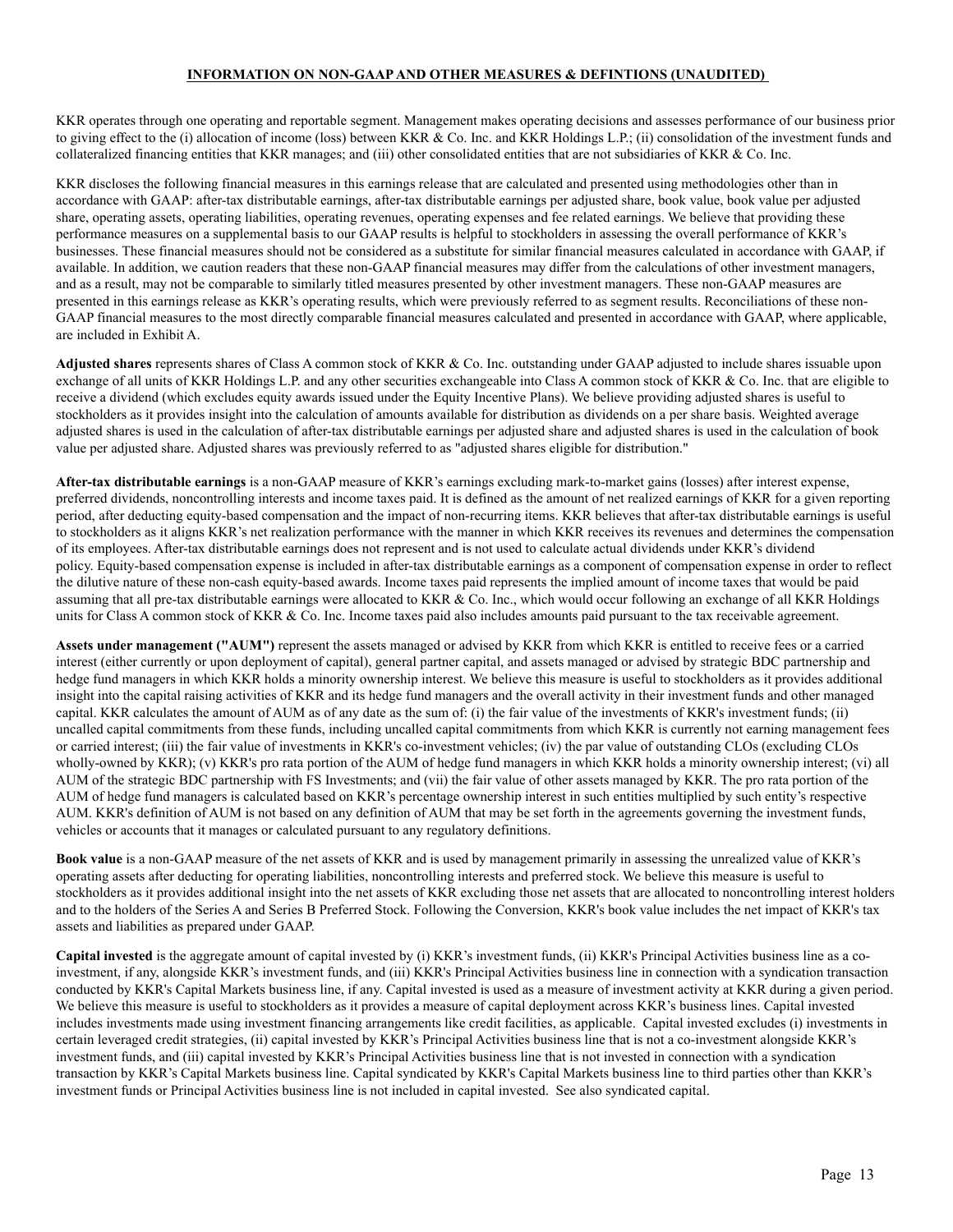**Distributable operating earnings** is a non-GAAP measure that represents after-tax distributable earnings before interest expense, preferred dividends, income (loss) attributable to noncontrolling interests and income taxes paid. We believe distributable operating earnings is useful to stockholders as it provides a supplemental measure of our operating performance without taking into account items that we do not believe relate directly to KKR's operations.

**Operating assets** is a non-GAAP measure that represents cash and short-term investments, investments, unrealized carried interest, tax assets, and other assets of KKR presented on a basis that deconsolidates (i) KKR's investment funds and collateralized financing entities that KKR manages and (ii) other consolidated entities that are not subsidiaries of KKR  $\&$  Co. Inc. We believe this measure is useful to stockholders as it provides additional insight into the assets of KKR that are used to operate its business lines. As used in this definition, cash and short-term investments represent cash and liquid short-term investments in high-grade, short-duration cash management strategies used by KKR to generate additional yield.

**Operating expenses** is a non-GAAP measure that represents the expenses of KKR and is the sum of (i) compensation and benefits (excluding unrealized performance income compensation), (ii) occupancy and related charges and (iii) other operating expenses. KKR believes that operating expenses is useful to stockholders as it provides insight into the costs expended in connection with generating KKR's operating revenues.

**Operating revenues** is a non-GAAP measure that represents the realized revenues (which excludes unrealized carried interest and unrealized net gains (losses)) generated by KKR and is the sum of (i) fees and other, net, (ii) realized performance income (loss) and (iii) realized investment income (loss). KKR believes that operating revenues is useful to stockholders as it provides insight into the realized revenue generated by KKR's business lines.

**Operating liabilities** is a non-GAAP measure that represents the debt obligations of KKR (including KFN), tax liabilities, and other liabilities of KKR presented on a basis that deconsolidates (i) KKR's investment funds and collateralized financing entities that KKR manages and (ii) other consolidated entities that are not subsidiaries of KKR  $& Co$ . Inc. We believe this measure is useful to stockholders as it provides additional insight into the liabilities of KKR excluding the liabilities that are allocated to noncontrolling interest holders and to the holders of the Series A and Series B Preferred Stock.

**Fee paying AUM ("FPAUM")** represents only the AUM from which KKR is entitled to receive management fees. We believe this measure is useful to stockholders as it provides additional insight into the capital base upon which KKR earns management fees. FPAUM is the sum of all of the individual fee bases that are used to calculate KKR's and its hedge fund and BDC partnership management fees and differs from AUM in the following respects: (i) assets and commitments from which KKR is not entitled to receive a management fee are excluded (e.g., assets and commitments with respect to which it is entitled to receive only carried interest or is otherwise not currently entitled to receive a management fee) and (ii) certain assets, primarily in its private equity funds, are reflected based on capital commitments and invested capital as opposed to fair value because fees are not impacted by changes in the fair value of underlying investments.

**Fee related earnings** is a non-GAAP measure of earnings of KKR before performance income and investment income. KKR believes this measure may be useful to stockholders as it may provide additional insight into the profitability of KKR's fee generating management companies and capital markets businesses. Fee related earnings is calculated as KKR's total Fees and Other, Net, multiplied by KKR's distributable operating margin. For purposes of the fee related earnings calculation, distributable operating margin is calculated as distributable operating earnings, before equity-based compensation, divided by total operating revenues.

**Syndicated capital** is the aggregate amount of capital in transactions originated by KKR and its investment funds and carry-yielding co-investment vehicles, which has been distributed to third parties, generally in exchange for a fee. It does not include (i) capital invested in such transactions by KKR investment funds and carry-yielding co-investment vehicles, which is instead reported in capital invested, (ii) debt capital that is arranged as part of the acquisition financing of transactions originated by KKR investment funds, and (iii) debt capital that is either underwritten or arranged on a best efforts basis. Syndicated capital is used as a measure of investment activity for KKR during a given period, and we believe that this measure is useful to stockholders as it provides additional insight into levels of syndication activity in KKR's Capital Markets business line and across KKR's investment platform.

**Uncalled commitments** are used as a measure of unfunded capital commitments that KKR's investment funds and carry-paying co-investment vehicles have received from partners to contribute capital to fund future investments. We believe this measure is useful to stockholders as it provides additional insight into the amount of capital that is available to KKR's investment funds to make future investments. Uncalled commitments are not reduced for investments completed using fund-level investment financing arrangements.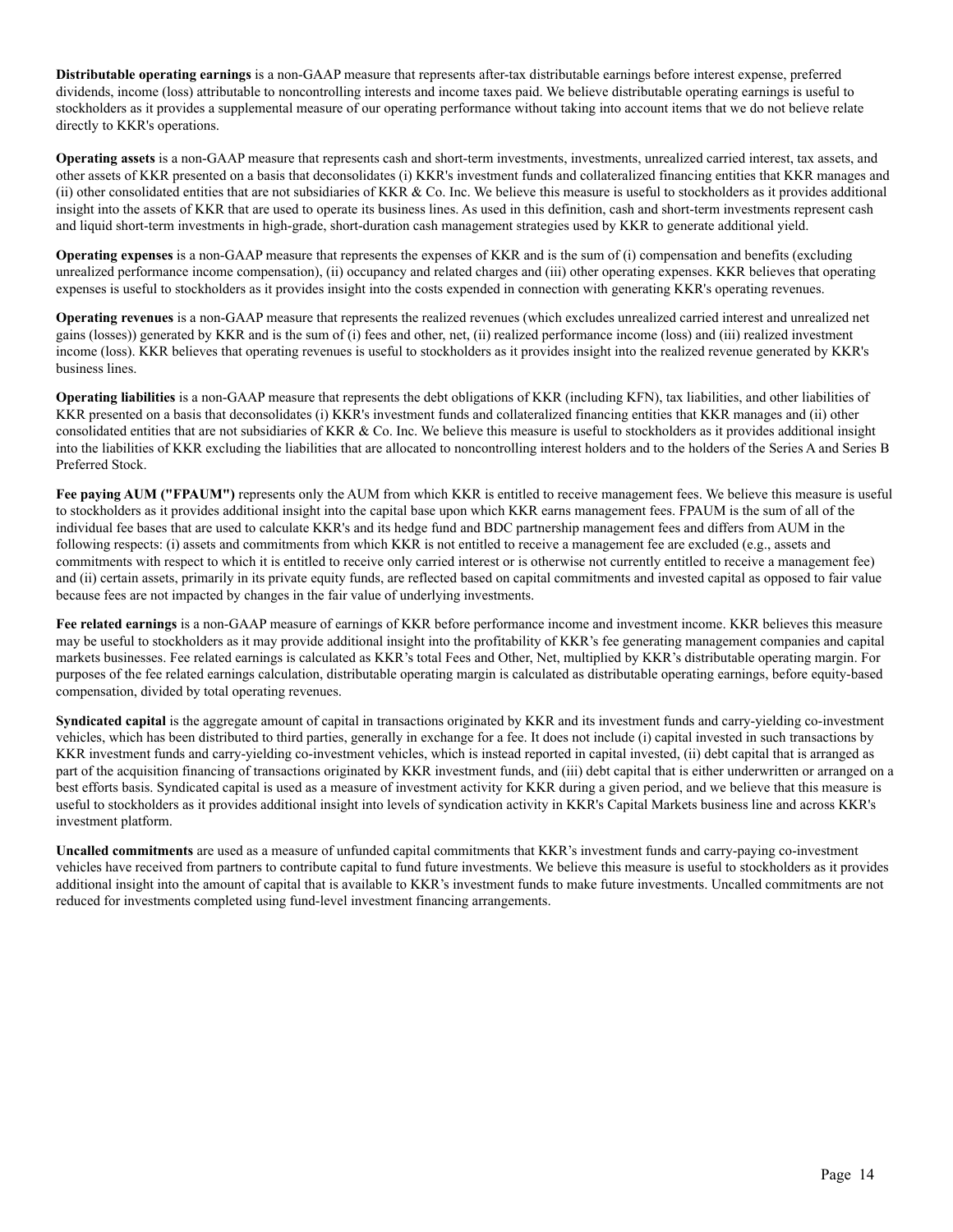### **GAAP CLASS A COMMON STOCK OUTSTANDING AND ADJUSTED SHARES**

**The following table provides a reconciliation of KKR's Weighted Average GAAP Shares of Class A Common Stock Outstanding to Weighted Average Adjusted Shares:**

|                                                                                 |                          | <b>Ouarter Ended</b> |                          |
|---------------------------------------------------------------------------------|--------------------------|----------------------|--------------------------|
|                                                                                 | <b>December 31, 2019</b> | September 30, 2019   | <b>December 31, 2018</b> |
| <b>Weighted Average GAAP Shares of Class A Common Stock Outstanding - Basic</b> | $\bf{u}$<br>555,379,973  | 546,336,936          | 532,266,521              |
| Adjustments:                                                                    |                          |                      |                          |
| Weighted Average KKR Holdings Units <sup>(2)</sup>                              | 292,947,120              | 296.248.180          | 300.744.050              |
| <b>Weighted Average Adjusted Shares</b> <sup>(3)</sup>                          | 848, 327, 093            | 842,585,116          | 833,010,571              |

|                                                                                 | <b>Year Ended</b>                                    |               |  |
|---------------------------------------------------------------------------------|------------------------------------------------------|---------------|--|
|                                                                                 | <b>December 31, 2018</b><br><b>December 31, 2019</b> |               |  |
| <b>Weighted Average GAAP Shares of Class A Common Stock Outstanding - Basic</b> | $545,096,999$ <sup>(1)</sup>                         | 514, 102, 571 |  |
| Adjustments:                                                                    |                                                      |               |  |
| Weighted Average Other Securities <sup>(4)</sup>                                |                                                      | 881,800       |  |
| Weighted Average KKR Holdings Units <sup>(2)</sup>                              | 296.445.196                                          | 314,458,757   |  |
| <b>Weighted Average Adjusted Shares (3)</b>                                     | 841, 542, 195                                        | 829,443,128   |  |

**The following table provides a reconciliation of KKR's GAAP Shares of Class A Common Stock Outstanding to Adjusted Shares:**

|                                                        | As of                        |                          |  |  |
|--------------------------------------------------------|------------------------------|--------------------------|--|--|
|                                                        | <b>December 31, 2019</b>     | <b>December 31, 2018</b> |  |  |
| <b>GAAP Shares of Class A Common Stock Outstanding</b> | $560,007,579$ <sup>(1)</sup> | 534,857,237              |  |  |
| Adjustments:                                           |                              |                          |  |  |
| KKR Holdings Units <sup>(2)</sup>                      | 290, 381, 345                | 299,081,239              |  |  |
| <b>Adjusted Shares</b> <sup>(3)</sup>                  | 850,388,924                  | 833,938,476              |  |  |
|                                                        |                              |                          |  |  |
| <b>Unvested Shares of Class A Common Stock</b>         | 22,712,604                   | 33,408,491               |  |  |

(1) Includes 5.7 million shares of Class A common stock issued to affiliates of Marshall Wace LLP as partial consideration for an additional 5% interest acquired by KKR on November 22, 2019.

(2) Shares that may be issued by KKR & Co. Inc. upon exchange of units in KKR Holdings L.P. for KKR Class A common stock.

(3) Amounts exclude unvested shares granted under the Equity Incentive Plans.

(4) Represents vested other securities that are exchangeable into shares of Class A common stock. The issuance of shares of Class A common stock pursuant to such other securities dilutes KKR common stockholders and KKR Holdings pro rata in accordance with their respective percentage interests in the KKR business.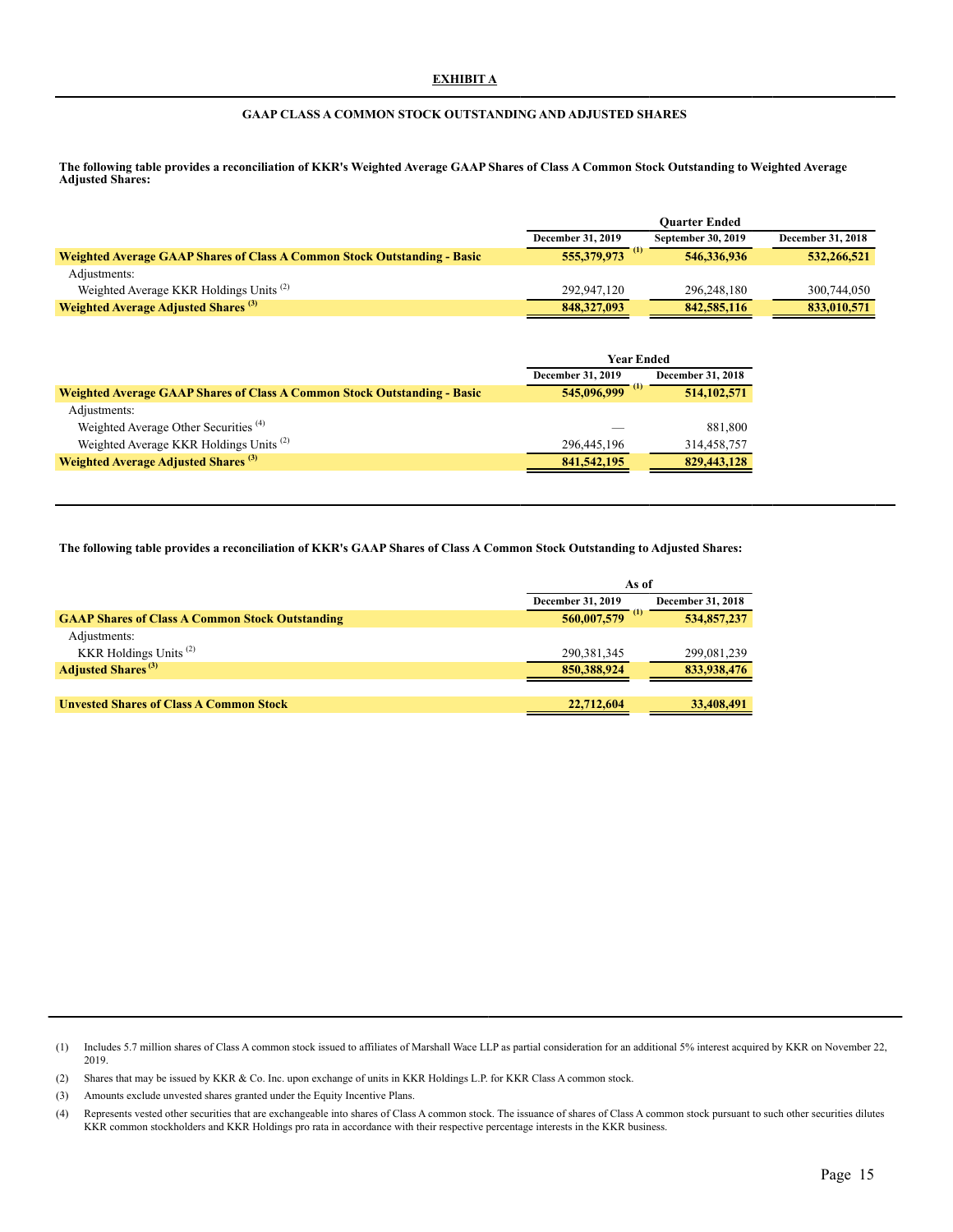# **RECONCILIATION OF NET INCOME (LOSS) ATTRIBUTABLE TO KKR & CO. INC. PER SHARE OF CLASS A COMMON STOCK - BASIC (GAAP BASIS) TO AFTER-TAX DISTRIBUTABLE EARNINGS PER ADJUSTED SHARE AND ADJUSTED EBITDA (UNAUDITED)**

**(Amounts in thousands, except share and per share amounts)**

|                                                                                                                       | <b>Ouarter Ended</b>      |                   |                    |                           |              |                   |
|-----------------------------------------------------------------------------------------------------------------------|---------------------------|-------------------|--------------------|---------------------------|--------------|-------------------|
|                                                                                                                       |                           | December 31, 2019 |                    | <b>September 30, 2019</b> |              | December 31, 2018 |
| Net Income (Loss) Attributable to KKR & Co. Inc. Per Share of Class A<br><b>Common Stock - Basic</b>                  | $\boldsymbol{\mathsf{S}}$ | 0.93              | $\boldsymbol{s}$   | 0.44                      | $\mathbf{s}$ | (0.74)            |
| Weighted Average Shares of Class A Common Stock Outstanding - Basic                                                   |                           | 555,379,973       |                    | 546,336,936               |              | 532,266,521       |
| Net Income (Loss) Available to KKR & Co. Inc. Class A Common<br><b>Stockholders</b>                                   | $\mathbf S$               | 515,101           | $\boldsymbol{s}$   | 241,213                   | \$           | (392,982)         |
| (-) Excess of carrying value over consideration transferred on redemption of KFN 7.375% Series A LLC Preferred Shares |                           |                   |                    |                           |              |                   |
| Net Income (Loss) Attributable to KKR & Co. Inc. Class A Common<br><b>Stockholders</b>                                | $\mathbf S$               | 515,101           | \$                 | 241,213                   | \$           | (392,982)         |
| (+) Net Income (Loss) Attributable to Noncontrolling Interests held by KKR<br>Holdings L.P.                           |                           | 351,844           |                    | 175,231                   |              | (303, 468)        |
| (+) Equity-based and Other Compensation - KKR Holdings L.P.                                                           |                           | 22,836            |                    | 22,539                    |              | 13,153            |
| (+) Amortization of Intangibles and Other, net                                                                        |                           | 95,230            |                    | 49,659                    |              | (31,898)          |
| $(+)$ Non-recurring Costs <sup><math>(1)</math></sup>                                                                 |                           |                   |                    | 22,839                    |              |                   |
| (-) Unrealized Carried Interest                                                                                       |                           | 338,420           |                    | 13,695                    |              | (938, 597)        |
| (-) Net Unrealized Gains (Losses)                                                                                     |                           | 502,686           |                    | 130,972                   |              | (805, 165)        |
| (+) Unrealized Performance Income Compensation                                                                        |                           | 140,852           |                    | 9,281                     |              | (377, 170)        |
| $(+)$ Income Tax Expense (Benefit)                                                                                    |                           | 142,626           |                    | 53,132                    |              | (143, 294)        |
| (-) Income Taxes Paid                                                                                                 |                           | 52,242            |                    | 40,429                    |              | 47,980            |
| <b>After-tax Distributable Earnings</b>                                                                               | $\mathbf S$               | 375,141           | $\mathbf S$        | 388,798                   | S            | 460,123           |
| Weighted Average Adjusted Shares                                                                                      |                           | 848,327,093       |                    | 842,585,116               |              | 833,010,571       |
| <b>After-tax Distributable Earnings Per Adjusted Share</b>                                                            | $\boldsymbol{\mathsf{S}}$ | 0.44              | $\pmb{\mathbb{S}}$ | 0.46                      | $\mathbb{S}$ | 0.55              |
| <b>After-tax Distributable Earnings</b>                                                                               | $\mathbf S$               | 375,141           | $\mathbf S$        | 388,798                   | $\mathbf{s}$ | 460,123           |
| (+) Equity-based Compensation (Equity Incentive Plans)                                                                |                           | 49,898            |                    | 54,395                    |              | 57,016            |
| (+) Income (Loss) Attributable to Noncontrolling Interests                                                            |                           | 1,803             |                    | 881                       |              | 4,250             |
| (+) Income Taxes Paid                                                                                                 |                           | 52,242            |                    | 40,429                    |              | 47,980            |
| (+) Preferred Dividends                                                                                               |                           | 8,341             |                    | 8,341                     |              | 8,341             |
| $(+)$ Core Interest Expense <sup>(2)</sup>                                                                            |                           | 30,663            |                    | 34,491                    |              | 33,143            |
| (+) Depreciation and Amortization                                                                                     |                           | 4,699             |                    | 4,250                     |              | 3,860             |
| Adjusted EBITDA <sup>(3)</sup>                                                                                        | $\mathbf S$               | 522,787           | $\mathbf S$        | 531,585                   | S            | 614,713           |

(1) Represents a non-recurring \$22.8 million make-whole premium associated with KKR's refinancing of its 2020 Senior Notes for the three months ended September 30, 2019.

<sup>(2)</sup> Core interest expense may be used by certain debt investors as an alternative measurement of interest expense incurred by KKR and excludes interest expense related to debt obligations from investment financing arrangements related to certain of KKR's investment funds, investment vehicles and principal investments and also excludes interest expense incurred by KFN. The financing arrangements excluded from core interest expense are not direct obligations of the general partners of KKR's private equity funds or its management companies, and in the case of debt obligations of KFN, are non-recourse to KKR beyond the assets of KFN. KKR believes this measure is useful to stockholders as it provides an indication of the amount of interest expense borne by KKR excluding interest expense that is allocated to KKR's investment funds, other noncontrolling interest holders and KFN. Additionally, we believe this measure is useful for analyzing KKR's ability to service its debt obligations other than the debt obligations of KFN.

<sup>(3)</sup> Adjusted EBITDA may be useful to stockholders in evaluating KKR's ability to service its debt and provides insight into the amount of KKR's distributable earnings before the impact of interest expense, taxes, depreciation and amortization, equity-based compensation, preferred dividends and noncontrolling interests.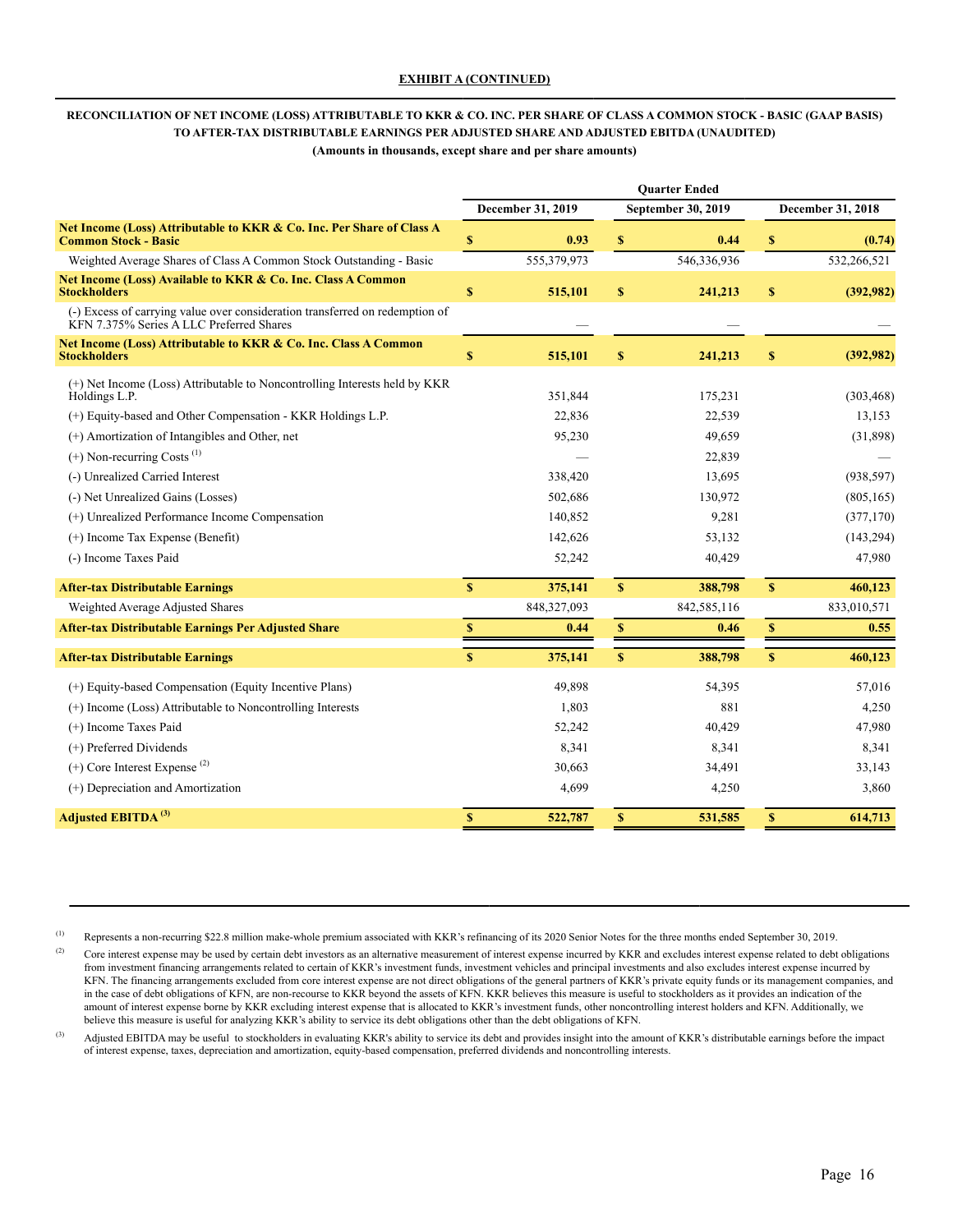# **RECONCILIATION OF NET INCOME (LOSS) ATTRIBUTABLE TO KKR & CO. INC. PER SHARE OF CLASS A COMMON STOCK - BASIC (GAAP BASIS) TO AFTER-TAX DISTRIBUTABLE EARNINGS PER ADJUSTED SHARE AND ADJUSTED EBITDA (UNAUDITED)**

**(Amounts in thousands, except share and per share amounts)**

|                                                                                                                                                            | <b>Year Ended</b> |                          |              |                    |  |  |
|------------------------------------------------------------------------------------------------------------------------------------------------------------|-------------------|--------------------------|--------------|--------------------|--|--|
|                                                                                                                                                            |                   | <b>December 31, 2019</b> |              | December 31, 2018  |  |  |
| Net Income (Loss) Attributable to KKR & Co. Inc. Per Share of Class A<br><b>Common Stock - Basic</b>                                                       | \$                | 3.62                     | \$           | 2.14               |  |  |
| Weighted Average Shares of Class A Common Stock Outstanding - Basic                                                                                        |                   | 545.096.999              |              | 514, 102, 571      |  |  |
| Net Income (Loss) Available to KKR & Co. Inc. Class A Common<br><b>Stockholders</b>                                                                        | \$                | 1,971,685                | \$           | 1,100,801          |  |  |
| (-) Excess of carrying value over consideration transferred on redemption of<br>KFN 7.375% Series A LLC Preferred Shares                                   |                   |                          |              | 3,102              |  |  |
| Net Income (Loss) Attributable to KKR & Co. Inc. Class A Common<br><b>Stockholders</b>                                                                     | \$                | 1,971,685                | \$           | 1,097,699          |  |  |
| (+) Net Income (Loss) Attributable to Noncontrolling Interests held by KKR<br>Holdings L.P.<br>(+) Equity-based and Other Compensation - KKR Holdings L.P. |                   | 1,369,671<br>91,296      |              | 561,052<br>100,632 |  |  |
| (+) Amortization of Intangibles and Other, net                                                                                                             |                   | 226,422                  |              | 26,116             |  |  |
| $(+)$ Non-recurring Costs <sup><math>(1)</math></sup>                                                                                                      |                   | 22,839                   |              | 11,501             |  |  |
| $(+)$ Realized Losses on Certain Investments <sup>(2)</sup>                                                                                                |                   |                          |              | 729,425            |  |  |
| (-) Unrealized Carried Interest                                                                                                                            |                   | 1,263,046                |              | (756, 467)         |  |  |
| (-) Net Unrealized Gains (Losses)                                                                                                                          |                   | 1,854,867                |              | 1,043,912          |  |  |
| (+) Unrealized Performance Income Compensation                                                                                                             |                   | 520,033                  |              | (295, 794)         |  |  |
| $(+)$ Income Tax Expense (Benefit)                                                                                                                         |                   | 528,750                  |              | (194,098)          |  |  |
| (-) Income Taxes Paid                                                                                                                                      |                   | 207,479                  |              | 151,848            |  |  |
| <b>After-tax Distributable Earnings</b>                                                                                                                    | $\mathbf S$       | 1,405,304                | $\mathbf{s}$ | 1,597,240          |  |  |
| Weighted Average Adjusted Shares                                                                                                                           |                   | 841,542,195              |              | 829,443,128        |  |  |
| <b>After-tax Distributable Earnings Per Adjusted Share</b>                                                                                                 | \$                | 1.67                     | $\mathbb S$  | 1.93               |  |  |
| <b>After-tax Distributable Earnings</b>                                                                                                                    | $\mathbf S$       | 1,405,304                | $\mathbf S$  | 1,597,240          |  |  |
| (+) Equity-based Compensation (Equity Incentive Plans)                                                                                                     |                   | 207,789                  |              | 242,811            |  |  |
| (+) Income (Loss) Attributable to Noncontrolling Interests                                                                                                 |                   | 4,907                    |              | 8,807              |  |  |
| (+) Income Taxes Paid                                                                                                                                      |                   | 207,479                  |              | 151,848            |  |  |
| (+) Preferred Dividends                                                                                                                                    |                   | 33,364                   |              | 33,364             |  |  |
| $(+)$ Core Interest Expense <sup>(3)</sup>                                                                                                                 |                   | 128,387                  |              | 127,763            |  |  |
| (+) Depreciation and Amortization                                                                                                                          |                   | 17,653                   |              | 14,993             |  |  |
| <b>Adjusted EBITDA<sup>(4)</sup></b>                                                                                                                       | S                 | 2,004,883                | $\mathbf{s}$ | 2,176,826          |  |  |

(1) For the year ended December 31, 2019, represents a non-recurring \$22.8 million make-whole premium associated with KKR's refinancing of its 2020 Senior Notes. For the year ended December 31, 2018, represents non-recurring costs in connection with the Conversion.

(2) Represents losses on certain investments which were realized in the second quarter of 2018 in advance of the Conversion.

(3) Core interest expense may be used by certain debt investors as an alternative measurement of interest expense incurred by KKR and excludes interest expense related to debt obligations from investment financing arrangements related to certain of KKR's investment funds, investment vehicles and principal investments and also excludes interest expense incurred by KFN. The financing arrangements excluded from core interest expense are not direct obligations of the general partners of KKR's private equity funds or its management companies, and in the case of debt obligations of KFN, are non-recourse to KKR beyond the assets of KFN. KKR believes this measure is useful to stockholders as it provides an indication of the amount of interest expense borne by KKR excluding interest expense that is allocated to KKR's investment funds, other noncontrolling interest holders and KFN. Additionally, we believe this measure is useful for analyzing KKR's ability to service its debt obligations other than the debt obligations of KFN.

(4) Adjusted EBITDA may be useful to stockholders in evaluating KKR's ability to service its debt and provides insight into the amount of KKR's distributable earnings before the impact of interest expense, taxes, depreciation and amortization, equity-based compensation, preferred dividends and noncontrolling interests.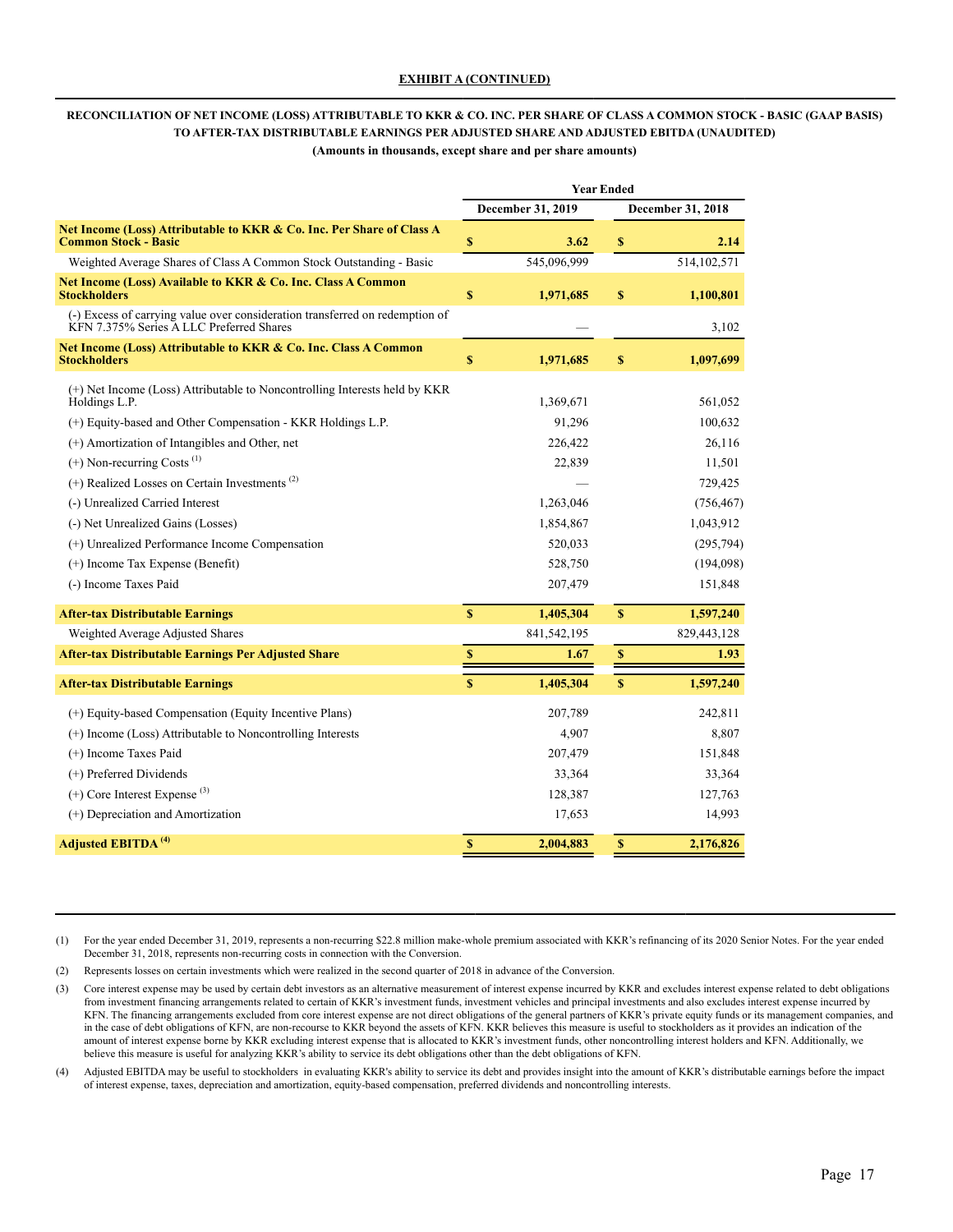# **RECONCILIATION OFTOTAL GAAP REVENUES TO TOTAL OPERATING REVENUES (UNAUDITED)**

**(Amounts in thousands)**

|                                                    | <b>Ouarter Ended</b> |                          |                    |                          |  |  |
|----------------------------------------------------|----------------------|--------------------------|--------------------|--------------------------|--|--|
|                                                    |                      | <b>December 31, 2019</b> | September 30, 2019 | <b>December 31, 2018</b> |  |  |
| <b>Total GAAP Revenues</b>                         | S                    | 1,063,071                | 790,485 \$<br>- \$ | (178, 056)               |  |  |
| (+) Management Fees - Consolidated Funds and Other |                      | 115,723                  | 108,922            | 186,931                  |  |  |
| (-) Fee Credits - Consolidated Funds               |                      | 20,572                   | 3,838              | 7,015                    |  |  |
| (-) Capital Allocation-Based Income (GAAP)         |                      | 580,802                  | 374,268            | (719, 639)               |  |  |
| (+) Realized Carried Interest                      |                      | 232.180                  | 296,344            | 259,394                  |  |  |
| (+) Realized Investment Income (Loss)              |                      | 226,470                  | 210,234            | 159,889                  |  |  |
| (-) Revenue Earned by Other Consolidated Entities  |                      | 25,742                   | 29,838             | 26,843                   |  |  |
| (-) Expense Reimbursements                         |                      | 48.259                   | 34,356             | 37,990                   |  |  |
| <b>Total Operating Revenues</b>                    | S                    | 962,069                  | 963,685            | 1,075,949                |  |  |

|                                                    | <b>Year Ended</b> |                   |   |                          |  |  |
|----------------------------------------------------|-------------------|-------------------|---|--------------------------|--|--|
|                                                    |                   | December 31, 2019 |   | <b>December 31, 2018</b> |  |  |
| <b>Total GAAP Revenues</b>                         | S                 | 4,220,900         | S | 2,395,836                |  |  |
| (+) Management Fees - Consolidated Funds and Other |                   | 464.190           |   | 457,314                  |  |  |
| (-) Fee Credits - Consolidated Funds               |                   | 42.041            |   | 48,193                   |  |  |
| (-) Capital Allocation-Based Income (GAAP)         |                   | 2,430,425         |   | 554,510                  |  |  |
| (+) Realized Carried Interest                      |                   | 1,070,788         |   | 1,218,647                |  |  |
| (+) Realized Investment Income (Loss)              |                   | 685,773           |   | 651,792                  |  |  |
| (-) Revenue Earned by Other Consolidated Entities  |                   | 116,435           |   | 111,185                  |  |  |
| (-) Expense Reimbursements                         |                   | 169.416           |   | 146.989                  |  |  |
| <b>Total Operating Revenues</b>                    | S                 | 3,683,334         |   | 3,862,712                |  |  |

### **RECONCILIATION OFTOTAL GAAP EXPENSES TO TOTAL OPERATING EXPENSES (UNAUDITED)**

**(Amounts in thousands)**

|                                                                | <b>Ouarter Ended</b> |    |                           |  |                          |  |  |  |
|----------------------------------------------------------------|----------------------|----|---------------------------|--|--------------------------|--|--|--|
|                                                                | December 31, 2019    |    | <b>September 30, 2019</b> |  | <b>December 31, 2018</b> |  |  |  |
| <b>Total GAAP Expenses</b>                                     | \$<br>751,320 \$     |    | $619,533$ \$              |  | 237,736                  |  |  |  |
| (-) Equity-based and Other Compensation - KKR Holdings L.P.    | 22,836               |    | 22,539                    |  | 12.913                   |  |  |  |
| (-) Unrealized Performance Income Compensation                 | 140,852              |    | 9,281                     |  | (377, 170)               |  |  |  |
| (-) Amortization of Intangibles                                | 373                  |    | 383                       |  | 672                      |  |  |  |
| (-) Reimbursable Expenses                                      | 56,453               |    | 38,515                    |  | 50,339                   |  |  |  |
| (-) Operating Expenses relating to Other Consolidated Entities | 47,808               |    | 38,233                    |  | 44,550                   |  |  |  |
| $(+)$ Other                                                    | (2,823)              |    | (33,672)                  |  | 1,806                    |  |  |  |
| <b>Total Operating Expenses</b>                                | 480,175              | -S | 476,910 \$                |  | 508,238                  |  |  |  |

|                                                                | <b>Year Ended</b> |                          |      |                   |
|----------------------------------------------------------------|-------------------|--------------------------|------|-------------------|
|                                                                |                   | <b>December 31, 2019</b> |      | December 31, 2018 |
| <b>Total GAAP Expenses</b>                                     | \$                | 2,908,431                | - \$ | 2,089,477         |
| (-) Equity-based and Other Compensation - KKR Holdings L.P.    |                   | 91.921                   |      | 100,182           |
| (-) Unrealized Performance Income Compensation                 |                   | 520,033                  |      | (295, 794)        |
| (-) Amortization of Intangibles                                |                   | 1,674                    |      | 7,700             |
| (-) Reimbursable Expenses                                      |                   | 196.694                  |      | 176,126           |
| (-) Operating Expenses relating to Other Consolidated Entities |                   | 187,056                  |      | 179,818           |
| $(-)$ Non-recurring Costs <sup><math>(1)</math></sup>          |                   |                          |      | 11,501            |
| $(+)$ Other                                                    |                   | (62, 455)                |      | (25, 870)         |
| <b>Total Operating Expenses</b>                                |                   | 1,848,598                | S    | 1.884.074         |

 $(1)$  For the year ended December 31, 2018, represents non-recurring costs in connection with the Conversion.